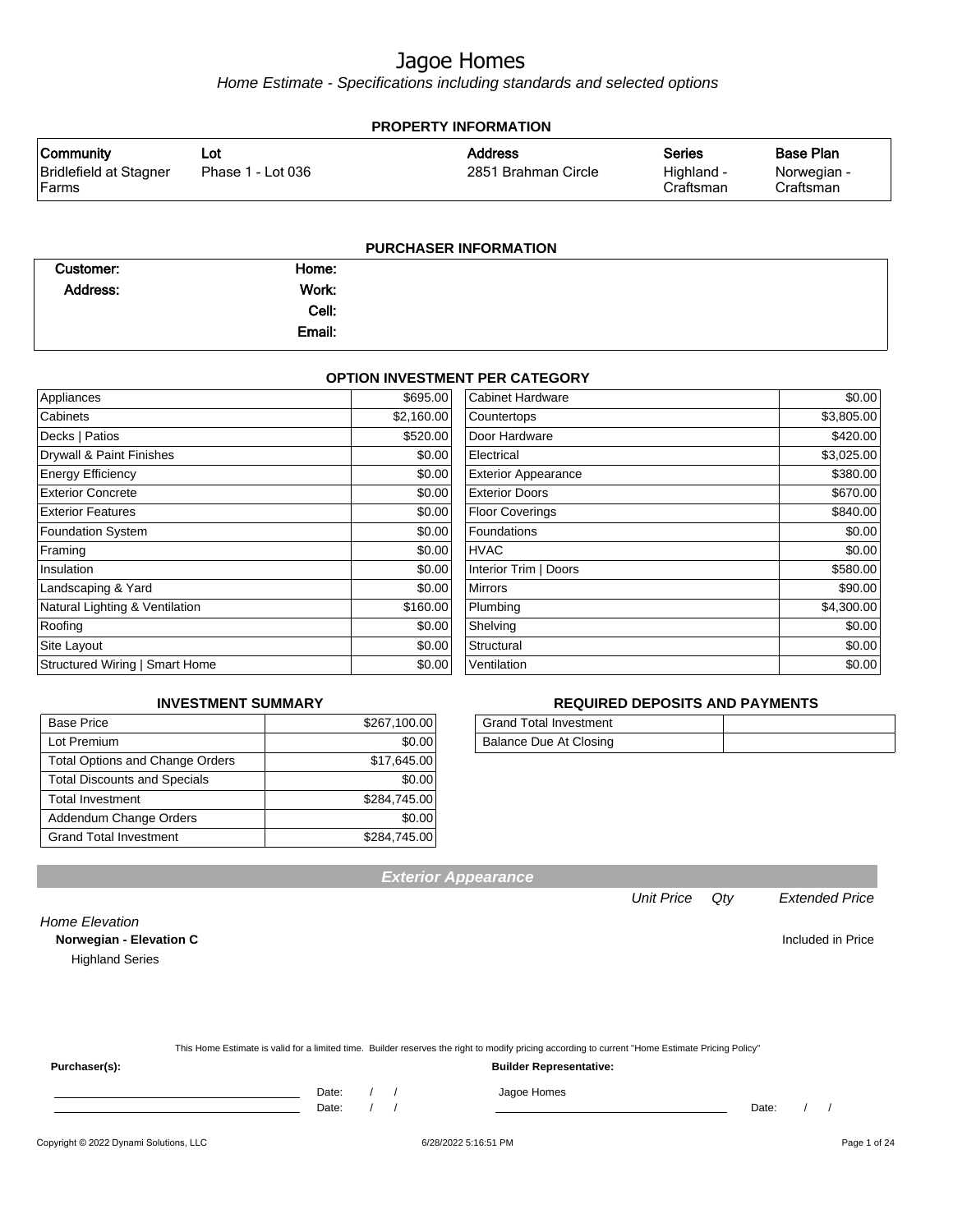|                                                                                          |                                                                                                                                                                             | <b>PROPERTY INFORMATION</b>                                                                                                                                                        |                                          |       |                                              |
|------------------------------------------------------------------------------------------|-----------------------------------------------------------------------------------------------------------------------------------------------------------------------------|------------------------------------------------------------------------------------------------------------------------------------------------------------------------------------|------------------------------------------|-------|----------------------------------------------|
| Community<br><b>Bridlefield at Stagner</b><br>Farms                                      | Lot<br>Phase 1 - Lot 036                                                                                                                                                    | <b>Address</b><br>2851 Brahman Circle                                                                                                                                              | <b>Series</b><br>Highland -<br>Craftsman |       | <b>Base Plan</b><br>Norwegian -<br>Craftsman |
|                                                                                          |                                                                                                                                                                             | <b>Exterior Appearance</b>                                                                                                                                                         |                                          |       |                                              |
|                                                                                          |                                                                                                                                                                             |                                                                                                                                                                                    | <b>Unit Price</b>                        | Qty   | <b>Extended Price</b>                        |
| <b>Home Exterior Brick</b><br><b>Brick Veneer Front - Per Plan</b><br><b>Brick Color</b> | Includes brick front of home. See plan for details. Does not include drop brick ledge.                                                                                      |                                                                                                                                                                                    |                                          |       | Included in Price                            |
| Selected Brick Color: Brownstone                                                         |                                                                                                                                                                             |                                                                                                                                                                                    |                                          |       | Included in Price                            |
| <b>Cultured Stone</b><br><b>Cultured Stone</b>                                           |                                                                                                                                                                             |                                                                                                                                                                                    |                                          |       | Included in Price                            |
| Color<br>Selected Color: Cutface Kentucky                                                |                                                                                                                                                                             |                                                                                                                                                                                    |                                          |       | Included in Price                            |
| Drop Brick Ledge<br>Drop Brick Ledge, Included                                           |                                                                                                                                                                             |                                                                                                                                                                                    |                                          |       | \$0.00                                       |
| <b>Address Stone</b><br><b>Address Stone</b>                                             |                                                                                                                                                                             |                                                                                                                                                                                    |                                          |       | \$380.00                                     |
|                                                                                          | Includes one 8"x16" address stone for front of the house. Street Number ONLY will be on the<br>stone. Location of address stone will be predetermined by builder.           |                                                                                                                                                                                    |                                          |       |                                              |
|                                                                                          |                                                                                                                                                                             | <b>Foundation System</b>                                                                                                                                                           |                                          |       |                                              |
|                                                                                          |                                                                                                                                                                             |                                                                                                                                                                                    | <b>Unit Price</b>                        | Qty   | <b>Extended Price</b>                        |
| <b>Foundation System</b><br><b>Insulated Concrete Slab</b>                               |                                                                                                                                                                             |                                                                                                                                                                                    |                                          |       | Included in Price                            |
|                                                                                          |                                                                                                                                                                             | <b>Energy Efficiency</b>                                                                                                                                                           |                                          |       |                                              |
|                                                                                          |                                                                                                                                                                             |                                                                                                                                                                                    | <b>Unit Price</b>                        | Qty   | <b>Extended Price</b>                        |
| <b>HERS Rating</b><br><b>HERS Rated Home (Less than 85 Score)</b>                        |                                                                                                                                                                             |                                                                                                                                                                                    |                                          |       | Included in Price                            |
|                                                                                          | Note - Jagoe Homes receives all applicable rebates for energy efficiency, utilities,<br>manufacturers, etc. Rebates have been reflected as a discount in Base Price of Home |                                                                                                                                                                                    |                                          |       |                                              |
|                                                                                          |                                                                                                                                                                             | <b>Structural</b>                                                                                                                                                                  |                                          |       |                                              |
|                                                                                          |                                                                                                                                                                             |                                                                                                                                                                                    | <b>Unit Price</b>                        | Qty   | <b>Extended Price</b>                        |
| Concrete Slab<br>Barrier, Termite Warranty 1 year                                        | Concrete Slab 4" thick (avg), 3500 psi, Slab fill 6" minimum, 6 mil polyethylene Vapor                                                                                      |                                                                                                                                                                                    |                                          |       | Included in Price                            |
| <b>Foundation Drain</b><br><b>Foundation Drain - Gravel French Drain</b>                 |                                                                                                                                                                             |                                                                                                                                                                                    |                                          |       | Included in Price                            |
| Purchaser(s):                                                                            |                                                                                                                                                                             | This Home Estimate is valid for a limited time. Builder reserves the right to modify pricing according to current "Home Estimate Pricing Policy"<br><b>Builder Representative:</b> |                                          |       |                                              |
|                                                                                          | Date:<br>$\sqrt{2}$<br>the control of the control of the control of the<br>$\prime$<br>Date:                                                                                | Jagoe Homes<br>$\prime$<br>$\sqrt{2}$                                                                                                                                              |                                          | Date: | $\sqrt{2}$<br>$\overline{\phantom{a}}$       |
| Copyright © 2022 Dynami Solutions, LLC                                                   |                                                                                                                                                                             | 6/28/2022 5:16:51 PM                                                                                                                                                               |                                          |       | Page 2 of 24                                 |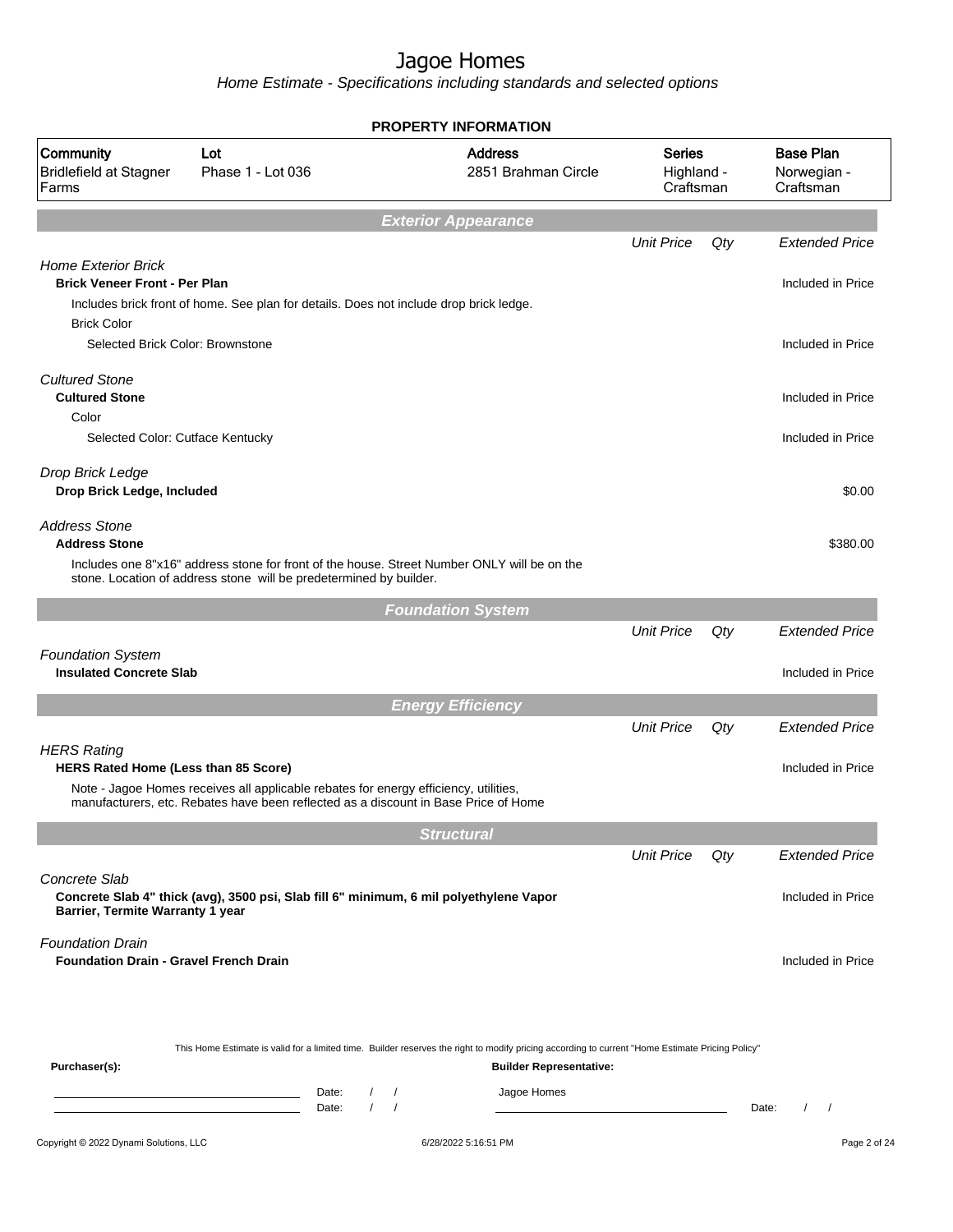|                                                                 |                                                                                                                                                                                        | PROPERTY INFORMATION                                                                                                                             |                                          |     |                                               |
|-----------------------------------------------------------------|----------------------------------------------------------------------------------------------------------------------------------------------------------------------------------------|--------------------------------------------------------------------------------------------------------------------------------------------------|------------------------------------------|-----|-----------------------------------------------|
| Community<br><b>Bridlefield at Stagner</b><br>Farms             | Lot<br>Phase 1 - Lot 036                                                                                                                                                               | <b>Address</b><br>2851 Brahman Circle                                                                                                            | <b>Series</b><br>Highland -<br>Craftsman |     | <b>Base Plan</b><br>Norwegian -<br>Craftsman  |
|                                                                 |                                                                                                                                                                                        | <b>Decks   Patios</b>                                                                                                                            |                                          |     |                                               |
|                                                                 |                                                                                                                                                                                        |                                                                                                                                                  | <b>Unit Price</b>                        | Qty | <b>Extended Price</b>                         |
|                                                                 | Outside Retreat Concrete Patio or Covered Patio<br>12' Wide x 12' Deep Concrete Patio, 3500 psi                                                                                        |                                                                                                                                                  |                                          |     | \$520.00                                      |
| Finish                                                          |                                                                                                                                                                                        |                                                                                                                                                  |                                          |     |                                               |
| Selected Finish: Broom Finish                                   |                                                                                                                                                                                        |                                                                                                                                                  |                                          |     | Included in Price                             |
|                                                                 |                                                                                                                                                                                        | <b>Exterior Doors</b>                                                                                                                            |                                          |     |                                               |
|                                                                 |                                                                                                                                                                                        |                                                                                                                                                  | <b>Unit Price</b>                        | Qty | <b>Extended Price</b>                         |
| Front Entry Door                                                | HD Smooth Steel 3/0 Painted Craftsman MHD-217-010-2 w/ 22x17 Clear Glass Insert<br>Consult with Design Coordinator for Glass Pattern, Door Handle, and Paint Selections.               |                                                                                                                                                  |                                          |     | Included in Price                             |
| 16' Craftsman Garage Overhead Door                              | Carriage House Stamped 16x7 Garage Door<br>CHI 5250   Stamped Carriage House Steel   Includes Decorative Hardware                                                                      |                                                                                                                                                  |                                          |     | Included in Price                             |
| Color                                                           |                                                                                                                                                                                        |                                                                                                                                                  |                                          |     |                                               |
| Selected Color: White                                           |                                                                                                                                                                                        |                                                                                                                                                  |                                          |     | Included in Price                             |
| Dining Area Patio Door                                          | Vinyl 6/0 Sliding Door w/ NO Grilles, Screen, and 1/0 Transom<br>Vinyl 6/0 Sliding Door w/ NO Grilles, Screen, and 1/0 Transom                                                         |                                                                                                                                                  |                                          |     | \$670.00                                      |
| Color<br>Selected Color: White                                  |                                                                                                                                                                                        |                                                                                                                                                  |                                          |     | Included in Price                             |
| Garage-to-Home Door<br>Solid Core Smooth 5 Panel Equal 2/8 Door |                                                                                                                                                                                        |                                                                                                                                                  |                                          |     | \$0.00                                        |
|                                                                 | Solid Core Smooth 5 Panel Equal 2/8 Door. Door will match interior door paint selection.                                                                                               |                                                                                                                                                  |                                          |     |                                               |
| Garage Door Opener                                              |                                                                                                                                                                                        |                                                                                                                                                  |                                          |     |                                               |
| Garage Door Opener(s) with 2 Transmitters                       |                                                                                                                                                                                        |                                                                                                                                                  |                                          |     | Included in Price                             |
|                                                                 |                                                                                                                                                                                        | <b>Natural Lighting &amp; Ventilation</b>                                                                                                        |                                          |     |                                               |
|                                                                 |                                                                                                                                                                                        |                                                                                                                                                  | <b>Unit Price</b>                        | Qty | <b>Extended Price</b>                         |
| <b>Entire Home Windows</b>                                      | Vinyl Low E Single Hung Window w/ GBG & Half Screen                                                                                                                                    |                                                                                                                                                  |                                          |     | Included in Price                             |
| confirm with New Home Consultant.<br><b>Window Color</b>        | Vinyl Low E Single Hung Window w/ GBG & Half Screen. Glass is Clear unless otherwise<br>noted. Grilles are between the glass. Grille patterns will differ based on Home Series. Please |                                                                                                                                                  |                                          |     |                                               |
|                                                                 | Selected Window Color: White Exterior/White Interior                                                                                                                                   |                                                                                                                                                  |                                          |     | Included in Price                             |
|                                                                 |                                                                                                                                                                                        |                                                                                                                                                  |                                          |     |                                               |
|                                                                 |                                                                                                                                                                                        | This Home Estimate is valid for a limited time. Builder reserves the right to modify pricing according to current "Home Estimate Pricing Policy" |                                          |     |                                               |
| Purchaser(s):                                                   |                                                                                                                                                                                        | <b>Builder Representative:</b>                                                                                                                   |                                          |     |                                               |
|                                                                 | Date:<br>$\sqrt{2}$<br>$\sqrt{ }$<br>$\prime$<br>$\sqrt{ }$<br>Date:                                                                                                                   | Jagoe Homes                                                                                                                                      |                                          |     | Date:<br>$\prime$<br>$\overline{\phantom{a}}$ |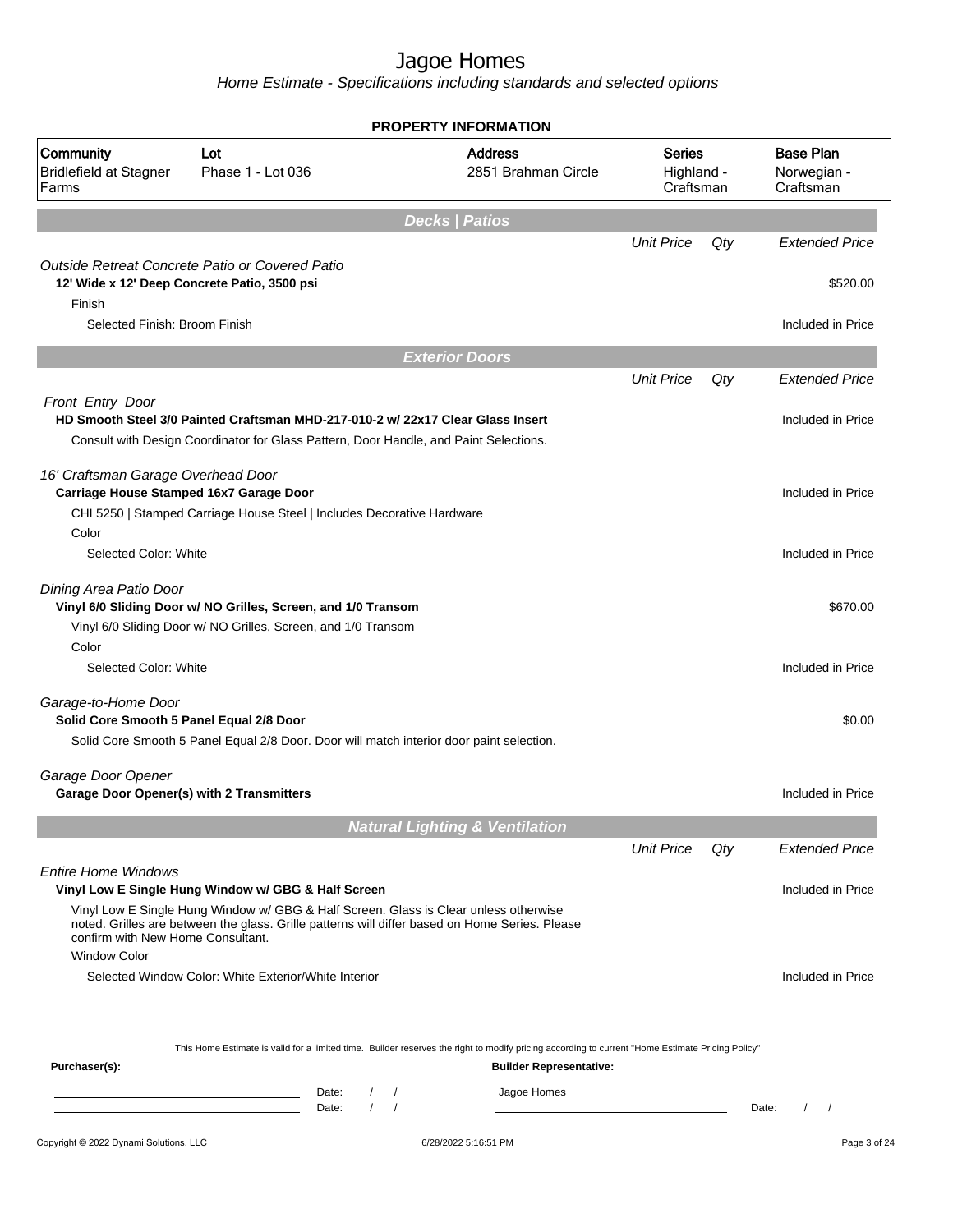|                                                                       |                                                                                                                                                                                     | <b>PROPERTY INFORMATION</b>               |                                       |                                          |       |                                              |
|-----------------------------------------------------------------------|-------------------------------------------------------------------------------------------------------------------------------------------------------------------------------------|-------------------------------------------|---------------------------------------|------------------------------------------|-------|----------------------------------------------|
| Community<br><b>Bridlefield at Stagner</b><br>Farms                   | Lot<br>Phase 1 - Lot 036                                                                                                                                                            |                                           | <b>Address</b><br>2851 Brahman Circle | <b>Series</b><br>Highland -<br>Craftsman |       | <b>Base Plan</b><br>Norwegian -<br>Craftsman |
|                                                                       |                                                                                                                                                                                     | <b>Natural Lighting &amp; Ventilation</b> |                                       |                                          |       |                                              |
|                                                                       |                                                                                                                                                                                     |                                           |                                       | <b>Unit Price</b>                        | Qty   | <b>Extended Price</b>                        |
| <b>Entire Home Extended Jambs and Casing</b>                          | Extended Jambs and Casing (No Window Stool) Package for Windows                                                                                                                     |                                           |                                       |                                          |       | Included in Price                            |
|                                                                       | Includes extended jambs and casing on all additional windows                                                                                                                        |                                           |                                       |                                          |       |                                              |
|                                                                       | Extended Jambs and Casing for Additional Windows<br>Extended Jambs and Casing (No Window Stool) Package for Windows<br>Includes extended jambs and casing on all additional windows |                                           |                                       |                                          |       | Included in Price                            |
| <b>Owner's Bath Window</b>                                            | Vinyl Fixed Glass Transom 4 Lite ST2020 (Approx 24"W x 23"H) (N/A for SHOWER)                                                                                                       |                                           |                                       |                                          |       | \$160.00                                     |
| See New Home Consultant for details.<br>N/A for use in SHOWER.        | Vinyl Fixed Glass 4 Lite Approx 24"W x 23"H Window. Placement predetermined per plan.                                                                                               |                                           |                                       |                                          |       |                                              |
| <b>Glass Pattern</b><br>Selected Glass Pattern: Clear                 | Technical Specification: ST2020 (23-3/8" x 22-5/8")                                                                                                                                 |                                           |                                       |                                          |       | Included in Price                            |
|                                                                       |                                                                                                                                                                                     |                                           |                                       |                                          |       |                                              |
|                                                                       |                                                                                                                                                                                     | <b>Exterior Concrete</b>                  |                                       |                                          |       |                                              |
|                                                                       |                                                                                                                                                                                     |                                           |                                       | <b>Unit Price</b>                        | Qty   | <b>Extended Price</b>                        |
| Driveway   Concrete<br>Finish                                         | Driveway/Parking Double Garage: 16' 3" wide, 3500 psi                                                                                                                               |                                           |                                       |                                          |       | Included in Price                            |
| Selected Finish: Broom Finish                                         |                                                                                                                                                                                     |                                           |                                       |                                          |       | Included in Price                            |
| <b>Front Porch &amp; Sidewalk</b>                                     | Exterior Concrete - Front Porch & Sidewalk, 3500 psi                                                                                                                                |                                           |                                       |                                          |       | Included in Price                            |
| Finish<br>Selected Finish: Broom Finish                               |                                                                                                                                                                                     |                                           |                                       |                                          |       | Included in Price                            |
| <b>City Sidewalk</b>                                                  | Exterior Concrete - City Sidewalk, 3500 psi, Broom Finish                                                                                                                           |                                           |                                       |                                          |       | Included in Price                            |
|                                                                       |                                                                                                                                                                                     | <b>Exterior Features</b>                  |                                       |                                          |       |                                              |
|                                                                       |                                                                                                                                                                                     |                                           |                                       | <b>Unit Price</b>                        | Qty   | <b>Extended Price</b>                        |
| <b>Exterior Siding</b><br>Exterior Portfolio - Double 4" Vinyl Siding |                                                                                                                                                                                     |                                           |                                       |                                          |       | Included in Price                            |
| Color<br>Selected Color: Driftwood                                    |                                                                                                                                                                                     |                                           |                                       |                                          |       | Included in Price                            |
|                                                                       | This Home Estimate is valid for a limited time. Builder reserves the right to modify pricing according to current "Home Estimate Pricing Policy"                                    |                                           |                                       |                                          |       |                                              |
| Purchaser(s):                                                         |                                                                                                                                                                                     |                                           | <b>Builder Representative:</b>        |                                          |       |                                              |
|                                                                       | Date:<br>$\prime$<br>Date:                                                                                                                                                          |                                           | Jagoe Homes                           |                                          | Date: | $\prime$<br>$\sqrt{ }$                       |
| Copyright © 2022 Dynami Solutions, LLC                                |                                                                                                                                                                                     | 6/28/2022 5:16:51 PM                      |                                       |                                          |       | Page 4 of 24                                 |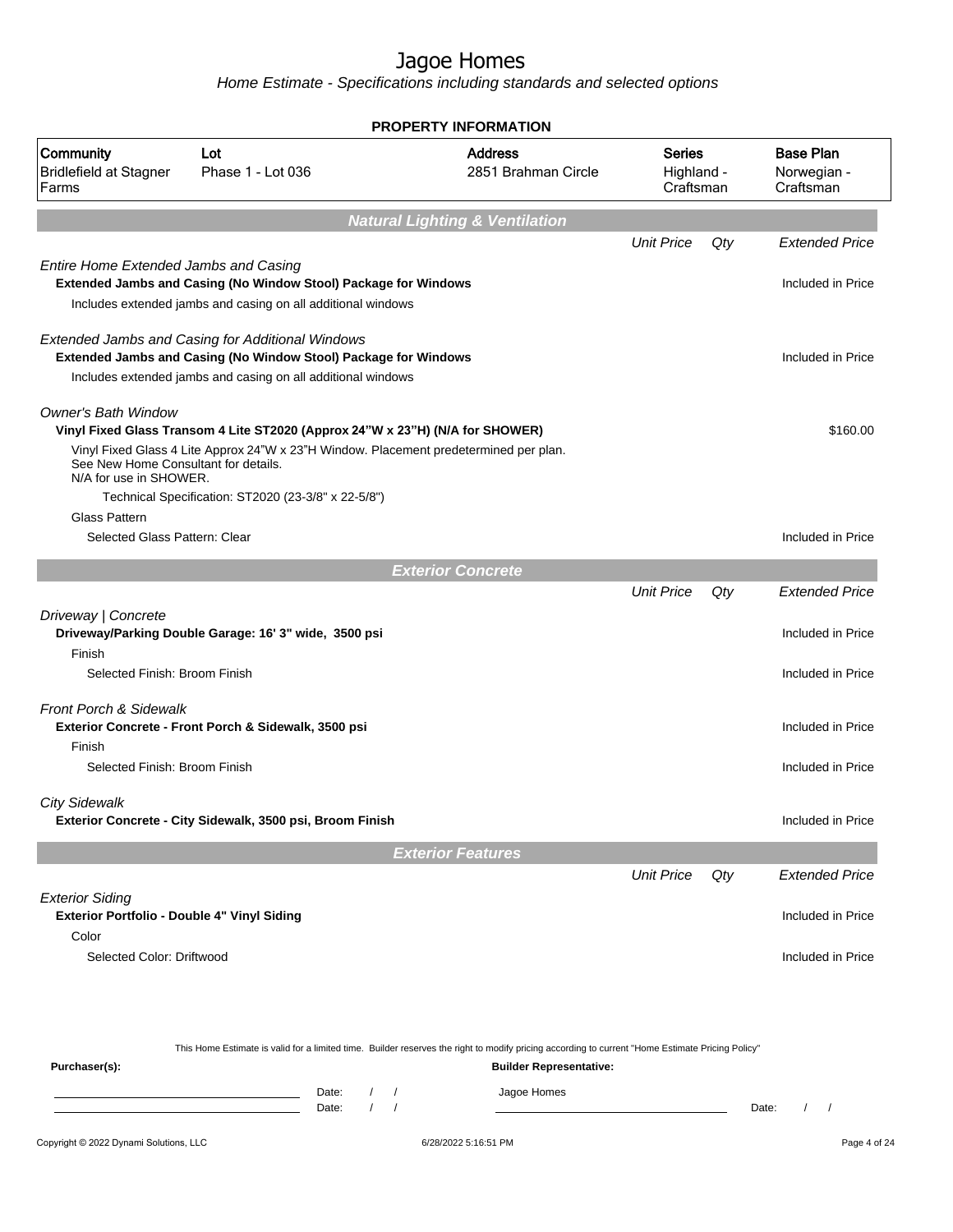Home Estimate - Specifications including standards and selected options

| <b>PROPERTY INFORMATION</b>                          |                                                                                                                                                                       |                                       |                                   |     |                                              |  |
|------------------------------------------------------|-----------------------------------------------------------------------------------------------------------------------------------------------------------------------|---------------------------------------|-----------------------------------|-----|----------------------------------------------|--|
| Community<br><b>Bridlefield at Stagner</b><br>Farms  | Lot<br>Phase 1 - Lot 036                                                                                                                                              | <b>Address</b><br>2851 Brahman Circle | Series<br>Highland -<br>Craftsman |     | <b>Base Plan</b><br>Norwegian -<br>Craftsman |  |
|                                                      |                                                                                                                                                                       | <b>Exterior Features</b>              |                                   |     |                                              |  |
|                                                      |                                                                                                                                                                       |                                       | <b>Unit Price</b>                 | Qty | <b>Extended Price</b>                        |  |
| Exterior Bracket/Corbel                              |                                                                                                                                                                       |                                       |                                   |     |                                              |  |
| Exterior Bracket(s), Corbel(s) Painted               |                                                                                                                                                                       |                                       |                                   |     | Included in Price                            |  |
| Color                                                | Selected Color: SW7006 Extra White (White Coordinate)                                                                                                                 |                                       |                                   |     | Included in Price                            |  |
|                                                      |                                                                                                                                                                       |                                       |                                   |     |                                              |  |
| <b>Exterior Decorative Siding</b>                    |                                                                                                                                                                       |                                       |                                   |     |                                              |  |
| <b>Exterior Portfolio Perfection Shake</b>           |                                                                                                                                                                       |                                       |                                   |     | Included in Price                            |  |
|                                                      | Perfection shingles have a more finished appearance than a hand-split shake. They are<br>patterned from #1 Red Cedar and offer a cleaner and more uniform appearance. |                                       |                                   |     |                                              |  |
| Color                                                |                                                                                                                                                                       |                                       |                                   |     |                                              |  |
| Selected Color: Greystone                            |                                                                                                                                                                       |                                       |                                   |     | Included in Price                            |  |
|                                                      |                                                                                                                                                                       |                                       |                                   |     |                                              |  |
| <b>Exterior Special Trim Areas</b>                   | Aluminum Wrapped Trim: Window Trim, Beams, Rake/Fascia, etc. Color will match Soffit                                                                                  |                                       |                                   |     | Included in Price                            |  |
| color selected.                                      |                                                                                                                                                                       |                                       |                                   |     |                                              |  |
|                                                      | See plan for details. Color will match Soffit Color Selected.                                                                                                         |                                       |                                   |     |                                              |  |
| Exterior Vinyl Corner Trim(s)                        |                                                                                                                                                                       |                                       |                                   |     |                                              |  |
| <b>Vinyl Corner Trim(s)</b>                          |                                                                                                                                                                       |                                       |                                   |     | Included in Price                            |  |
| Color                                                |                                                                                                                                                                       |                                       |                                   |     |                                              |  |
| Selected Color: White                                |                                                                                                                                                                       |                                       |                                   |     | Included in Price                            |  |
| Fascia                                               |                                                                                                                                                                       |                                       |                                   |     |                                              |  |
| <b>Fascia Aluminum</b>                               |                                                                                                                                                                       |                                       |                                   |     | Included in Price                            |  |
| Color will match Soffit Color Selected               |                                                                                                                                                                       |                                       |                                   |     |                                              |  |
|                                                      |                                                                                                                                                                       |                                       |                                   |     |                                              |  |
| Soffit                                               |                                                                                                                                                                       |                                       |                                   |     |                                              |  |
| <b>Soffit - Continuous Perforated Vinyl</b><br>Color |                                                                                                                                                                       |                                       |                                   |     | Included in Price                            |  |
| Selected Color: White                                |                                                                                                                                                                       |                                       |                                   |     | Included in Price                            |  |
|                                                      |                                                                                                                                                                       |                                       |                                   |     |                                              |  |
| Gutter                                               |                                                                                                                                                                       |                                       |                                   |     |                                              |  |
| Gutters Aluminum 5" (.027 gauge)                     |                                                                                                                                                                       |                                       |                                   |     | Included in Price                            |  |
| Color                                                |                                                                                                                                                                       |                                       |                                   |     |                                              |  |
| Selected Color: White                                |                                                                                                                                                                       |                                       |                                   |     | Included in Price                            |  |
| Downspout                                            |                                                                                                                                                                       |                                       |                                   |     |                                              |  |
|                                                      | Downspouts Aluminum 3" x 2" (.027 gauge)                                                                                                                              |                                       |                                   |     | Included in Price                            |  |
|                                                      |                                                                                                                                                                       |                                       |                                   |     |                                              |  |

This Home Estimate is valid for a limited time. Builder reserves the right to modify pricing according to current "Home Estimate Pricing Policy"

**Purchaser(s): Builder Representative:** Date: / / Jagoe Homes<br>Date: / / Jagoe Homes Date: / / **Date: / / 2006** Date: / / **Date: / / / 2006** Date: / / / 2006 Date: / / / 2006 Date: / / / 2006 Date: / / / 2007 Date: / / / 2007 Date: / / / 2008 Date: / / / 2008 Date: / / / 2008 Date: / / / 2008 Date: / / / 2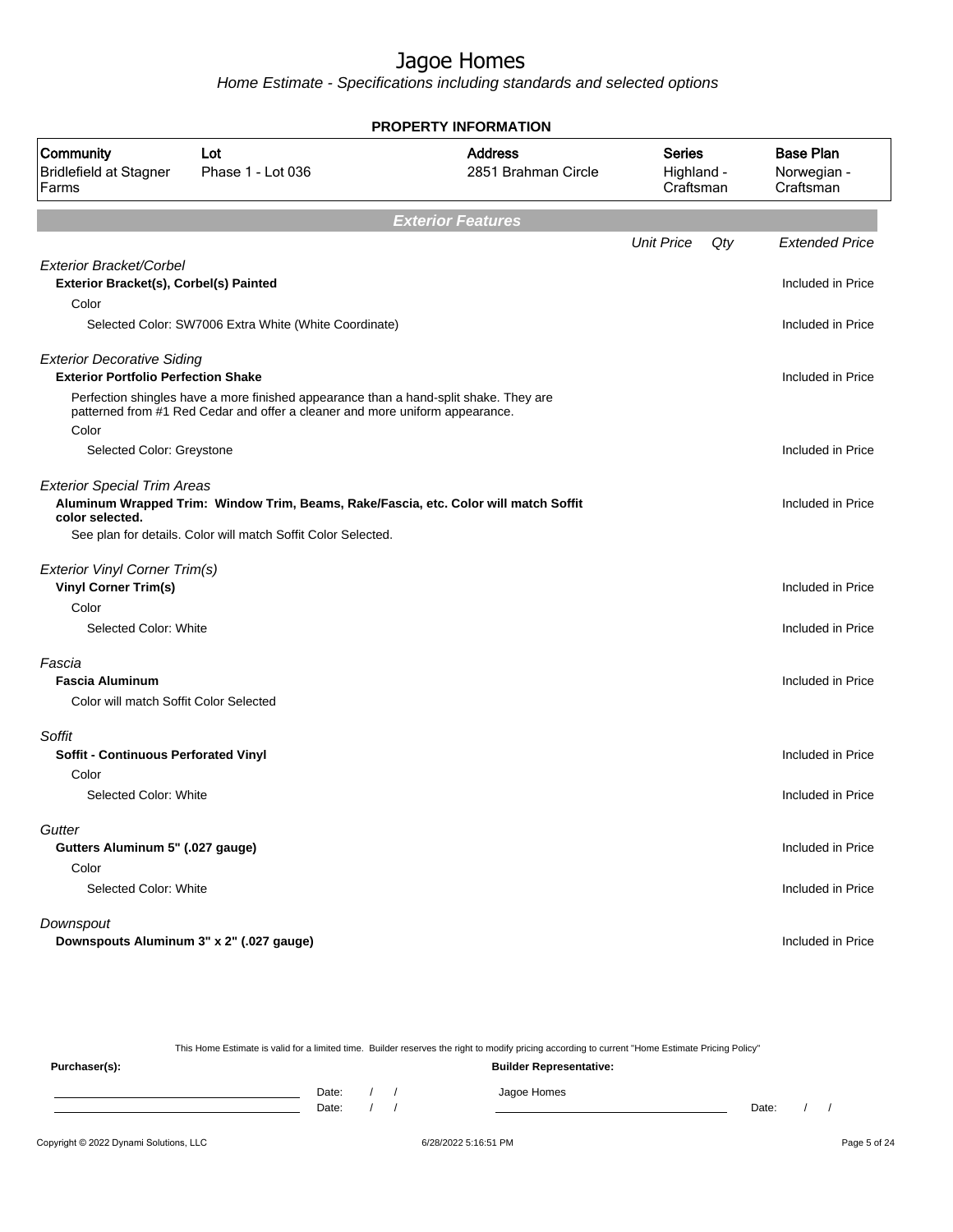|                                                                                |                                                                            | <b>PROPERTY INFORMATION</b>                                                                                                                                                        |                                          |     |                                              |
|--------------------------------------------------------------------------------|----------------------------------------------------------------------------|------------------------------------------------------------------------------------------------------------------------------------------------------------------------------------|------------------------------------------|-----|----------------------------------------------|
| Community<br><b>Bridlefield at Stagner</b><br>Farms                            | Lot<br>Phase 1 - Lot 036                                                   | <b>Address</b><br>2851 Brahman Circle                                                                                                                                              | <b>Series</b><br>Highland -<br>Craftsman |     | <b>Base Plan</b><br>Norwegian -<br>Craftsman |
|                                                                                |                                                                            | <b>Exterior Features</b>                                                                                                                                                           |                                          |     |                                              |
| Splash Block<br>Splash Blocks 24" precast concrete                             |                                                                            |                                                                                                                                                                                    | <b>Unit Price</b>                        | Qty | <b>Extended Price</b><br>Included in Price   |
| Flashing<br><b>Flashing see Plan Detail</b>                                    |                                                                            |                                                                                                                                                                                    |                                          |     | Included in Price                            |
| <b>Exterior Mailbox</b><br><b>Centralized Mailbox - Cluster Box Unit</b>       |                                                                            |                                                                                                                                                                                    |                                          |     | \$0.00                                       |
|                                                                                |                                                                            | <b>Roofing</b>                                                                                                                                                                     |                                          |     |                                              |
|                                                                                |                                                                            |                                                                                                                                                                                    | <b>Unit Price</b>                        | Qty | <b>Extended Price</b>                        |
| <b>Roof Felt</b>                                                               | Synthetic Underlayment or Felt, Aluminum Drip Edge                         |                                                                                                                                                                                    |                                          |     | Included in Price                            |
| <b>Roof Shingles</b><br>30 Year GAF Dimensional Roof Shingles<br>Roofing Color |                                                                            |                                                                                                                                                                                    |                                          |     | Included in Price                            |
|                                                                                | Selected Roofing Color: Pewter Gray                                        |                                                                                                                                                                                    |                                          |     | Included in Price                            |
| Roof Valley Material<br>Ice and Water Shield or Equivalent                     |                                                                            |                                                                                                                                                                                    |                                          |     | Included in Price                            |
|                                                                                |                                                                            | <b>Insulation</b>                                                                                                                                                                  |                                          |     |                                              |
|                                                                                |                                                                            |                                                                                                                                                                                    | <b>Unit Price</b>                        | Qty | <b>Extended Price</b>                        |
| <b>Entire Home Foundation Insulation</b>                                       | Foundation Perimeter 1"x24" Styrofoam R5.0                                 |                                                                                                                                                                                    |                                          |     | Included in Price                            |
| Living Area Wall Insulation                                                    | Living Area Walls R15 Fiberglass Blown-In &/or Batt Wall System            |                                                                                                                                                                                    |                                          |     | Included in Price                            |
| Living Area Ceiling Insulation                                                 | Living Area Flat Ceiling R38 (Average) Blown-In Fiberglass                 |                                                                                                                                                                                    |                                          |     | Included in Price                            |
|                                                                                |                                                                            | <b>Drywall &amp; Paint Finishes</b>                                                                                                                                                |                                          |     |                                              |
|                                                                                |                                                                            |                                                                                                                                                                                    | <b>Unit Price</b>                        | Qty | <b>Extended Price</b>                        |
| Interior Home Wall Finish                                                      | 1/2" Drywall   Finished, Primed, & Painted Smooth                          |                                                                                                                                                                                    |                                          |     | Included in Price                            |
| <b>Interior Home Ceiling Finish</b><br><b>Drywall   Textured Throughout</b>    |                                                                            |                                                                                                                                                                                    |                                          |     | Included in Price                            |
| Purchaser(s):                                                                  |                                                                            | This Home Estimate is valid for a limited time. Builder reserves the right to modify pricing according to current "Home Estimate Pricing Policy"<br><b>Builder Representative:</b> |                                          |     |                                              |
|                                                                                | Date:<br><u> 1989 - Johann Barn, mars ann an t-</u><br>$\sqrt{ }$<br>Date: | Jagoe Homes<br>$\prime$<br>$\sqrt{ }$                                                                                                                                              |                                          |     | Date:<br>$\prime$<br>$\sqrt{ }$              |
| Copyright © 2022 Dynami Solutions, LLC                                         |                                                                            | 6/28/2022 5:16:51 PM                                                                                                                                                               |                                          |     | Page 6 of 24                                 |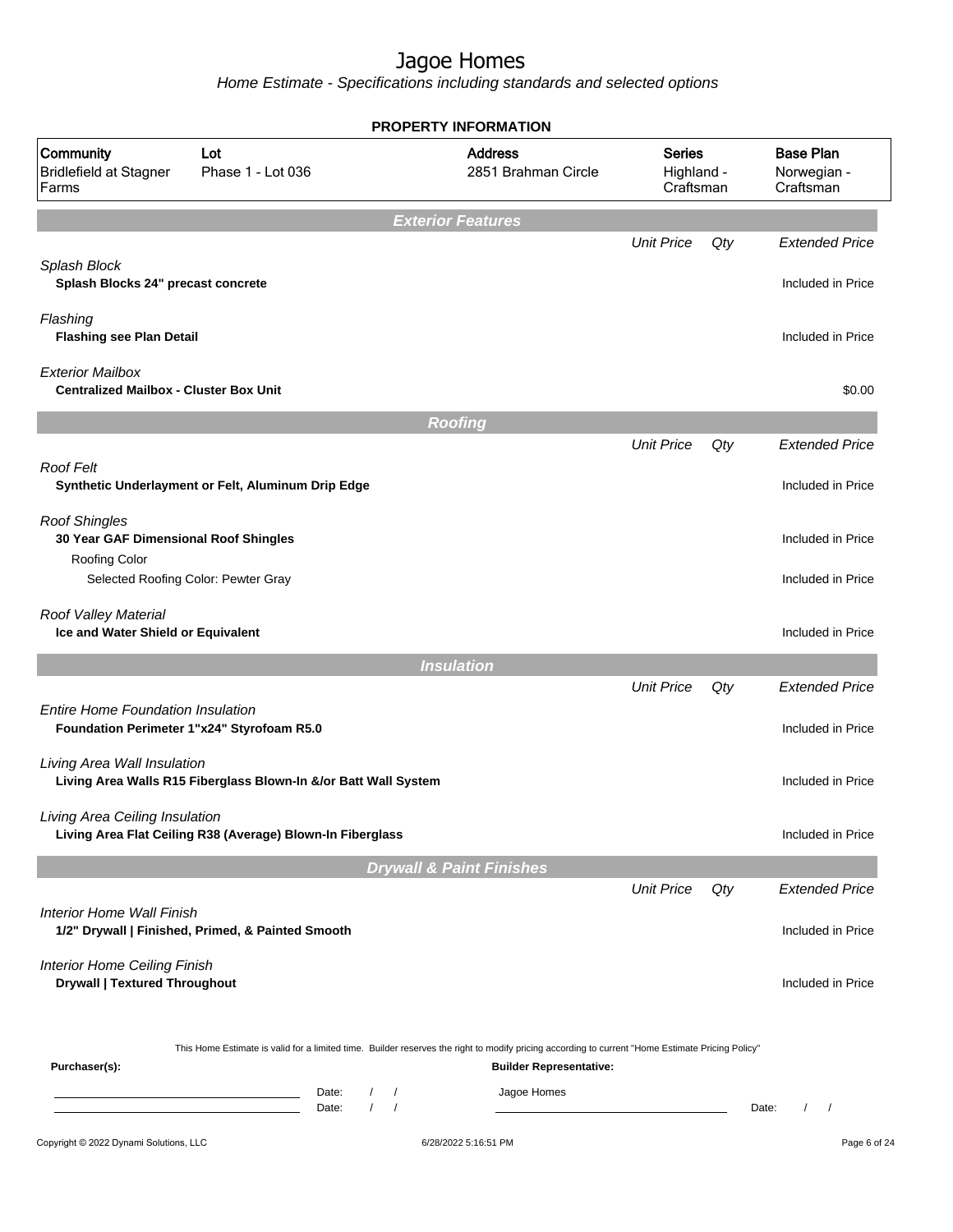|                                                                                                  |                                                                                             | <b>PROPERTY INFORMATION</b>                                                                                                                                                        |                                          |     |                                               |
|--------------------------------------------------------------------------------------------------|---------------------------------------------------------------------------------------------|------------------------------------------------------------------------------------------------------------------------------------------------------------------------------------|------------------------------------------|-----|-----------------------------------------------|
| Community<br><b>Bridlefield at Stagner</b><br>Farms                                              | Lot<br>Phase 1 - Lot 036                                                                    | <b>Address</b><br>2851 Brahman Circle                                                                                                                                              | <b>Series</b><br>Highland -<br>Craftsman |     | <b>Base Plan</b><br>Norwegian -<br>Craftsman  |
|                                                                                                  |                                                                                             | <b>Drywall &amp; Paint Finishes</b>                                                                                                                                                |                                          |     |                                               |
|                                                                                                  |                                                                                             |                                                                                                                                                                                    | <b>Unit Price</b>                        | Qty | <b>Extended Price</b>                         |
| <b>Interior Home Ceiling Finish</b>                                                              | 1/2in Structural or 5/8in Drywall   Stomped Texture   White                                 |                                                                                                                                                                                    |                                          |     |                                               |
| Garage Drywall and Finish Application<br>Two Car Garage   Drywall, Prime, & Paint                |                                                                                             |                                                                                                                                                                                    |                                          |     | Included in Price                             |
|                                                                                                  | Entire Home Paint Color used unless otherwise specified under Additional Paint Color        |                                                                                                                                                                                    |                                          |     |                                               |
| <b>Mechanical Storage</b><br><b>Unfinished Drywall</b>                                           |                                                                                             |                                                                                                                                                                                    |                                          |     | Included in Price                             |
| <b>Interior Wall Surfaces Paint</b>                                                              |                                                                                             |                                                                                                                                                                                    |                                          |     |                                               |
| <b>Sherwin Williams Duration Latex   Flat</b><br>Color                                           |                                                                                             |                                                                                                                                                                                    |                                          |     | Included in Price                             |
|                                                                                                  | Selected Color: SW7015 Repose Gray                                                          |                                                                                                                                                                                    |                                          |     | Included in Price                             |
| Sheen<br>Selected Sheen: Flat                                                                    |                                                                                             |                                                                                                                                                                                    |                                          |     | Included in Price                             |
| Interior Trim & Door Paint                                                                       | Trim & Door   Sherwin Williams ProClassic Waterborne Acrylic   Semi-Gloss                   |                                                                                                                                                                                    |                                          |     | Included in Price                             |
| Color                                                                                            | Selected Color: SW7006 Extra White                                                          |                                                                                                                                                                                    |                                          |     | Included in Price                             |
| <b>Exterior Door Paint</b><br><b>Exterior Door Color   Latex</b><br>painted Interior Trim Color. | Paint color for all HINGED Exterior Doors, Including Front Door. Interior of door will be   |                                                                                                                                                                                    |                                          |     | Included in Price                             |
|                                                                                                  | Color Requests outside of Available Personal Options will be subject to approval.           |                                                                                                                                                                                    |                                          |     |                                               |
| Color                                                                                            | Selected Color: SW7006 Extra White                                                          |                                                                                                                                                                                    |                                          |     | Included in Price                             |
|                                                                                                  |                                                                                             |                                                                                                                                                                                    |                                          |     |                                               |
|                                                                                                  |                                                                                             | <b>Interior Trim   Doors</b>                                                                                                                                                       |                                          |     |                                               |
|                                                                                                  |                                                                                             |                                                                                                                                                                                    | <b>Unit Price</b>                        | Qty | <b>Extended Price</b>                         |
| <b>Entire Home Interior Doors</b>                                                                | Interior Door Units, Hollow Core, 6/8 Tall, 5 Panel Equal, Smooth                           |                                                                                                                                                                                    |                                          |     | \$0.00                                        |
| Smooth Finish<br><b>Primed for Paint</b>                                                         |                                                                                             |                                                                                                                                                                                    |                                          |     |                                               |
| Entire Home Craftsman Style Trim Package<br>Baseboard 4 1/4"                                     | Craftsman Interior Flat Door Casing 3 1/2", Interior Flat Window Trim 3 1/2", Interior Flat |                                                                                                                                                                                    |                                          |     | \$580.00                                      |
| Purchaser(s):                                                                                    |                                                                                             | This Home Estimate is valid for a limited time. Builder reserves the right to modify pricing according to current "Home Estimate Pricing Policy"<br><b>Builder Representative:</b> |                                          |     |                                               |
|                                                                                                  | Date:<br>$\sqrt{2}$<br><u> 1980 - Jan Alexandria (</u><br>Date:<br>$\prime$                 | Jagoe Homes<br>$\sqrt{ }$<br>$\sqrt{ }$                                                                                                                                            |                                          |     | Date:<br>$\prime$<br>$\overline{\phantom{a}}$ |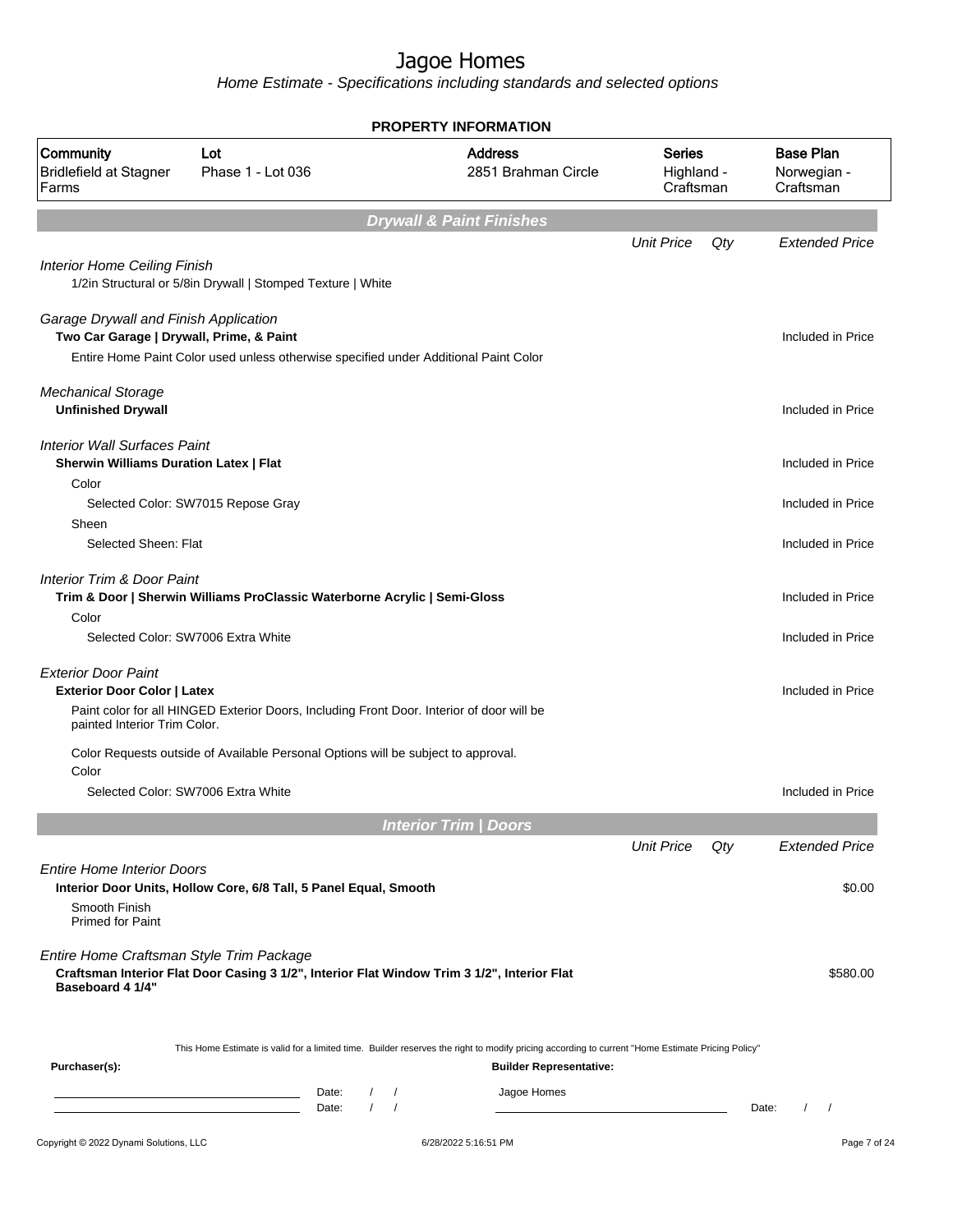Home Estimate - Specifications including standards and selected options

|                                                              |                                                                                                                                                                                         | <b>PROPERTY INFORMATION</b>           |                                   |     |                                              |
|--------------------------------------------------------------|-----------------------------------------------------------------------------------------------------------------------------------------------------------------------------------------|---------------------------------------|-----------------------------------|-----|----------------------------------------------|
| <b>Community</b><br><b>Bridlefield at Stagner</b><br>Farms   | Lot<br>Phase 1 - Lot 036                                                                                                                                                                | <b>Address</b><br>2851 Brahman Circle | Series<br>Highland -<br>Craftsman |     | <b>Base Plan</b><br>Norwegian -<br>Craftsman |
|                                                              |                                                                                                                                                                                         | <b>Interior Trim / Doors</b>          |                                   |     |                                              |
|                                                              |                                                                                                                                                                                         |                                       | <b>Unit Price</b>                 | Qty | <b>Extended Price</b>                        |
| Entire Home Craftsman Style Trim Package                     | Door & Window Casing: 3 1/2" 1015M   Base: 4 1/4"                                                                                                                                       |                                       |                                   |     |                                              |
|                                                              | Base installed in Finished Living Areas Only                                                                                                                                            |                                       |                                   |     |                                              |
|                                                              |                                                                                                                                                                                         | <b>Door Hardware</b>                  |                                   |     |                                              |
|                                                              |                                                                                                                                                                                         |                                       | <b>Unit Price</b>                 | Qty | <b>Extended Price</b>                        |
| <b>Front Door Handleset</b>                                  |                                                                                                                                                                                         |                                       |                                   |     |                                              |
|                                                              | Kwikset   Amador Handleset   Exterior Trim Kit Included                                                                                                                                 |                                       |                                   |     | \$150.00                                     |
| and Hinges of Front Door.                                    | Includes (1) Exterior Handleset and (1) Interior Door Hardware, to match Exterior Door<br>Hardware Selection Style. Finish selection will be indicated below for Interior Door Hardware |                                       |                                   |     |                                              |
| Front Door Handle Set Finish                                 |                                                                                                                                                                                         |                                       |                                   |     |                                              |
|                                                              | Selected Front Door Handle Set Finish: Matte Black                                                                                                                                      |                                       |                                   |     | Included in Price                            |
| Hinge & Interior Hardware Finish                             |                                                                                                                                                                                         |                                       |                                   |     |                                              |
|                                                              | Selected Hinge & Interior Hardware Finish: Match Exterior Handleset - Matte Black                                                                                                       |                                       |                                   |     | Included in Price                            |
| <b>Home Exterior Door Hardware</b><br>Kwikset   Ladera Lever |                                                                                                                                                                                         |                                       |                                   |     | \$60.00                                      |
|                                                              | Includes Front Door (if Front Door Handleset is not selected) Garage to Home Door and any<br>Hinged Patio or Service Door selected in the HE.                                           |                                       |                                   |     |                                              |
| Finish                                                       |                                                                                                                                                                                         |                                       |                                   |     |                                              |
| Selected Finish: Matte Black                                 |                                                                                                                                                                                         |                                       |                                   |     | Included in Price                            |
| <b>Entire Home Interior Door Locks</b>                       |                                                                                                                                                                                         |                                       |                                   |     |                                              |
| Kwikset   Ladera Lever                                       |                                                                                                                                                                                         |                                       |                                   |     | \$210.00                                     |
| Includes all Interior Doors                                  |                                                                                                                                                                                         |                                       |                                   |     |                                              |
| Finish                                                       |                                                                                                                                                                                         |                                       |                                   |     |                                              |
| Selected Finish: Matte Black                                 |                                                                                                                                                                                         |                                       |                                   |     | Included in Price                            |
| Door Stops<br>Hardware-Spring & Hinge Door Stops             |                                                                                                                                                                                         |                                       |                                   |     | Included in Price                            |
|                                                              |                                                                                                                                                                                         | <b>Cabinets</b>                       |                                   |     |                                              |
|                                                              |                                                                                                                                                                                         |                                       | <b>Unit Price</b>                 | Qty | <b>Extended Price</b>                        |
| Kitchen Cabinet Design Options                               |                                                                                                                                                                                         |                                       |                                   |     |                                              |
|                                                              | 42" Straight Lay Wall Cabinets w/ Crown Molding                                                                                                                                         |                                       |                                   |     | \$300.00                                     |
|                                                              |                                                                                                                                                                                         |                                       |                                   |     |                                              |

Copyright © 2022 Dynami Solutions, LLC <br>
6/28/2022 5:16:51 PM example and the Copyright © 2022 Dynami Solutions, LLC This Home Estimate is valid for a limited time. Builder reserves the right to modify pricing according to current "Home Estimate Pricing Policy" **Purchaser(s): Builder Representative:** Date: / / Jagoe Homes<br>Date: / / Jagoe Homes Date: / / Date: / /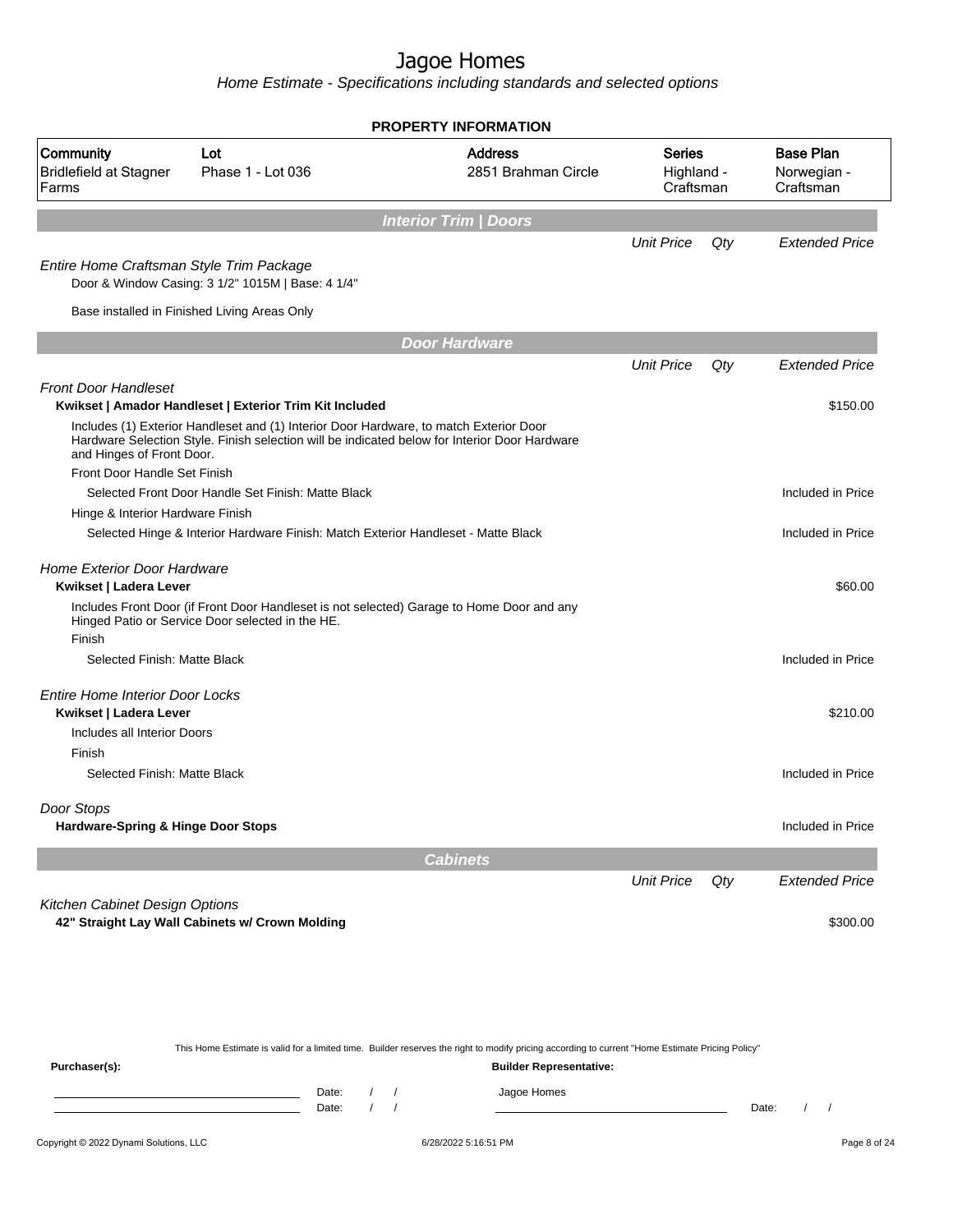Home Estimate - Specifications including standards and selected options

|                                                     |                                         | <b>PROPERTY INFORMATION</b>           |                                          |     |                                              |
|-----------------------------------------------------|-----------------------------------------|---------------------------------------|------------------------------------------|-----|----------------------------------------------|
| Community<br><b>Bridlefield at Stagner</b><br>Farms | Lot<br>Phase 1 - Lot 036                | <b>Address</b><br>2851 Brahman Circle | <b>Series</b><br>Highland -<br>Craftsman |     | <b>Base Plan</b><br>Norwegian -<br>Craftsman |
|                                                     |                                         | <b>Cabinets</b>                       |                                          |     |                                              |
|                                                     |                                         |                                       | <b>Unit Price</b>                        | Qty | <b>Extended Price</b>                        |
| <b>Kitchen Cabinets</b>                             |                                         |                                       |                                          |     |                                              |
| <b>Brellin Full Overlay Purestyle Laminate</b>      |                                         |                                       |                                          |     | \$1,160.00                                   |
| Full Overlay Shaker Door                            |                                         |                                       |                                          |     |                                              |
| Finish                                              |                                         |                                       |                                          |     |                                              |
| Selected Finish: White                              |                                         |                                       |                                          |     | Included in Price                            |
| <b>Owners Bath Cabinets</b>                         |                                         |                                       |                                          |     |                                              |
| <b>Brellin Full Overlay Purestyle Laminate</b>      |                                         |                                       |                                          |     | \$380.00                                     |
| Finish                                              |                                         |                                       |                                          |     |                                              |
| Selected Finish: White                              |                                         |                                       |                                          |     | Included in Price                            |
| Vanity Height                                       |                                         |                                       |                                          |     |                                              |
| Selected Vanity Height: Raised - 35"                |                                         |                                       |                                          |     | \$70.00                                      |
| <b>Bath 2 Cabinets</b>                              |                                         |                                       |                                          |     |                                              |
| <b>Brellin Full Overlay Purestyle Laminate</b>      |                                         |                                       |                                          |     | \$180.00                                     |
| Finish                                              |                                         |                                       |                                          |     |                                              |
| Selected Finish: White                              |                                         |                                       |                                          |     | Included in Price                            |
| Vanity Height                                       |                                         |                                       |                                          |     |                                              |
| Selected Vanity Height: Raised - 35"                |                                         |                                       |                                          |     | \$70.00                                      |
|                                                     |                                         | <b>Cabinet Hardware</b>               |                                          |     |                                              |
|                                                     |                                         |                                       | <b>Unit Price</b>                        | Qty | <b>Extended Price</b>                        |
| <b>Kitchen Cabinet Hardware</b>                     |                                         |                                       |                                          |     |                                              |
| <b>Betty Collection</b>                             |                                         |                                       |                                          |     | Included in Price                            |
| <b>Cabinet Door Hardware</b>                        |                                         |                                       |                                          |     |                                              |
|                                                     | Selected Cabinet Door Hardware: 128mm   |                                       |                                          |     | Included in Price                            |
| <b>Cabinet Drawer Hardware</b>                      |                                         |                                       |                                          |     |                                              |
|                                                     | Selected Cabinet Drawer Hardware: 128mm |                                       |                                          |     | Included in Price                            |
| Finish                                              |                                         |                                       |                                          |     |                                              |
| Selected Finish: Matte Black                        |                                         |                                       |                                          |     | Included in Price                            |
| Owner's Bath Cabinet Hardware                       |                                         |                                       |                                          |     |                                              |
| <b>Betty Collection</b>                             |                                         |                                       |                                          |     | Included in Price                            |
| Cabinet Door Hardware                               |                                         |                                       |                                          |     |                                              |
|                                                     | Selected Cabinet Door Hardware: 128mm   |                                       |                                          |     | Included in Price                            |
| <b>Cabinet Drawer Hardware</b>                      |                                         |                                       |                                          |     |                                              |
|                                                     | Selected Cabinet Drawer Hardware: 96mm  |                                       |                                          |     | Included in Price                            |
|                                                     |                                         |                                       |                                          |     |                                              |

This Home Estimate is valid for a limited time. Builder reserves the right to modify pricing according to current "Home Estimate Pricing Policy" **Purchaser(s): Builder Representative:**

Date: / / Jagoe Homes<br>Date: / / Jagoe Homes Date: / / **Date: / / 2006** Date: / / **Date: / / / 2006** Date: / / / 2006 Date: / / / 2006 Date: / / / 2006 Date: / / / 2007 Date: / / / 2007 Date: / / / 2008 Date: / / / 2008 Date: / / / 2008 Date: / / / 2008 Date: / / / 2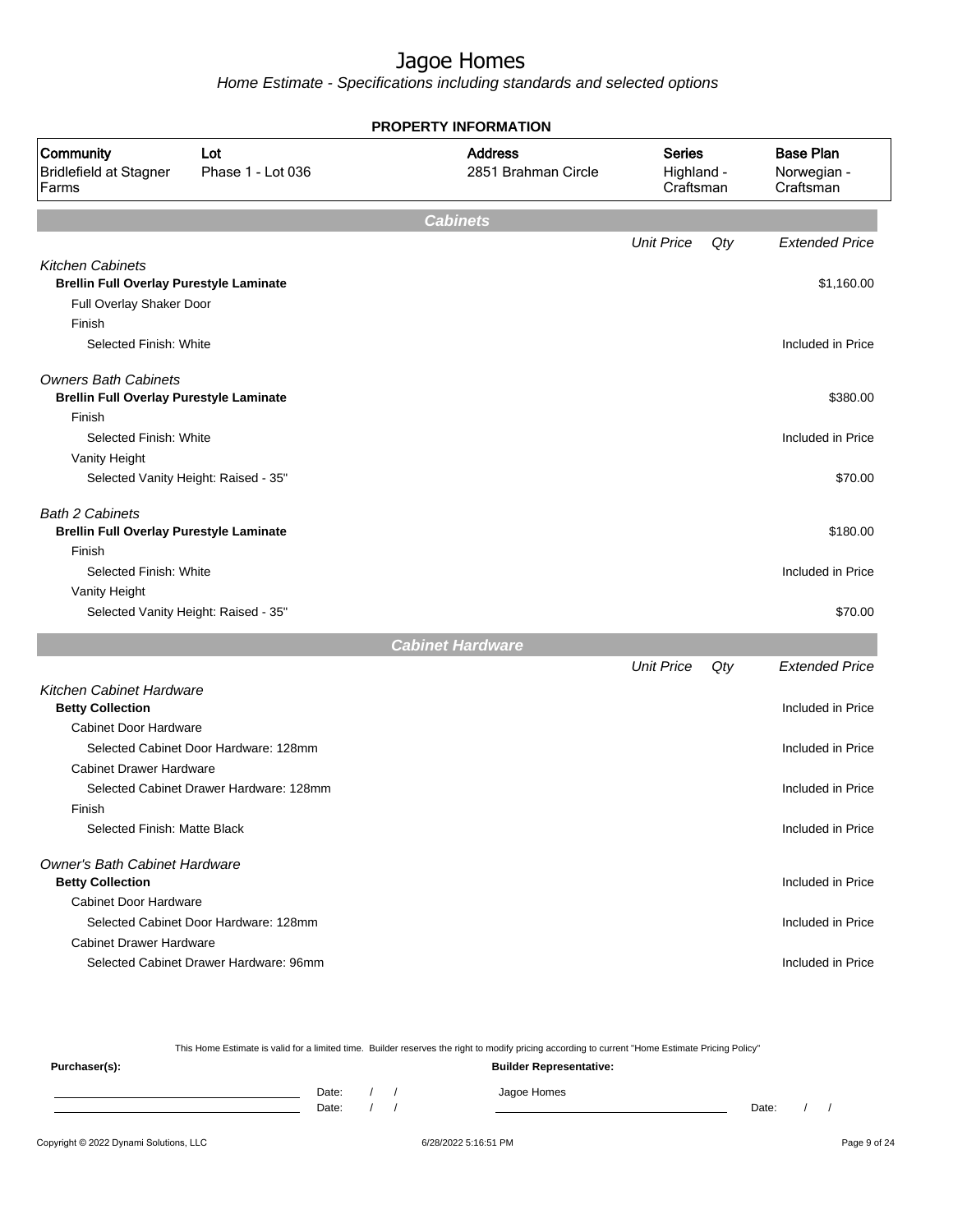Home Estimate - Specifications including standards and selected options

| Community<br><b>Bridlefield at Stagner</b><br>Farms       | Lot<br>Phase 1 - Lot 036                                                                                                                               | <b>Address</b><br>2851 Brahman Circle | <b>Series</b><br>Highland -<br>Craftsman |     | <b>Base Plan</b><br>Norwegian -<br>Craftsman |
|-----------------------------------------------------------|--------------------------------------------------------------------------------------------------------------------------------------------------------|---------------------------------------|------------------------------------------|-----|----------------------------------------------|
|                                                           |                                                                                                                                                        | <b>Cabinet Hardware</b>               |                                          |     |                                              |
|                                                           |                                                                                                                                                        |                                       | <b>Unit Price</b>                        | Qty | <b>Extended Price</b>                        |
| <b>Owner's Bath Cabinet Hardware</b><br>Finish            |                                                                                                                                                        |                                       |                                          |     |                                              |
| Selected Finish: Matte Black                              |                                                                                                                                                        |                                       |                                          |     | Included in Price                            |
| <b>Bath 2 Cabinet Hardware</b><br><b>Betty Collection</b> |                                                                                                                                                        |                                       |                                          |     | Included in Price                            |
| <b>Cabinet Door Hardware</b>                              |                                                                                                                                                        |                                       |                                          |     |                                              |
|                                                           | Selected Cabinet Door Hardware: 128mm                                                                                                                  |                                       |                                          |     | Included in Price                            |
| <b>Cabinet Drawer Hardware</b>                            |                                                                                                                                                        |                                       |                                          |     |                                              |
|                                                           | Selected Cabinet Drawer Hardware: 96mm                                                                                                                 |                                       |                                          |     | Included in Price                            |
| Finish                                                    |                                                                                                                                                        |                                       |                                          |     |                                              |
| Selected Finish: Matte Black                              |                                                                                                                                                        |                                       |                                          |     | Included in Price                            |
|                                                           |                                                                                                                                                        | <b>Countertops</b>                    |                                          |     |                                              |
|                                                           |                                                                                                                                                        |                                       | <b>Unit Price</b>                        | Qty | <b>Extended Price</b>                        |
| <b>Kitchen Countertops</b>                                |                                                                                                                                                        |                                       |                                          |     |                                              |
| Granite   3cm Class I                                     |                                                                                                                                                        |                                       |                                          |     | \$2,330.00                                   |
|                                                           | Includes Stainless Steel Undermount Double Bowl Sink and 4 in Granite splash. Included<br>splash will be removed if decorative backsplash is selected. |                                       |                                          |     |                                              |
|                                                           | Granite is not seamless and seams will be visible and can be felt.<br>Colors could vary from samples due to the nature of natural stone.               |                                       |                                          |     |                                              |
| Color                                                     |                                                                                                                                                        |                                       |                                          |     |                                              |
| Selected Color: Caledonia                                 |                                                                                                                                                        |                                       |                                          |     | Included in Price                            |
| Edge Profile                                              |                                                                                                                                                        |                                       |                                          |     |                                              |
|                                                           | Selected Edge Profile: Pencil Edge Top & Bottom                                                                                                        |                                       |                                          |     | Included in Price                            |
| Kitchen Backsplash - Tile<br>Subway Tile   3" x 6"        |                                                                                                                                                        |                                       |                                          |     | \$940.00                                     |
|                                                           | Make a design statement in timeless subway tile.                                                                                                       |                                       |                                          |     |                                              |
| Emser                                                     |                                                                                                                                                        |                                       |                                          |     |                                              |
| Ceramic Install Pattern                                   |                                                                                                                                                        |                                       |                                          |     |                                              |
|                                                           | Selected Ceramic Install Pattern: Straight Stack - Horizontal                                                                                          |                                       |                                          |     | Included in Price                            |
| Color                                                     |                                                                                                                                                        |                                       |                                          |     |                                              |
| Selected Color: White                                     |                                                                                                                                                        |                                       |                                          |     | Included in Price                            |
| <b>Grout Color</b>                                        |                                                                                                                                                        |                                       |                                          |     |                                              |
| Selected Grout Color: 02 Pewter                           |                                                                                                                                                        |                                       |                                          |     | Included in Price                            |
| Trim                                                      |                                                                                                                                                        |                                       |                                          |     |                                              |
|                                                           | Selected Trim: Jolly   Brushed Graphite                                                                                                                |                                       |                                          |     | Included in Price                            |

**PROPERTY INFORMATION**

This Home Estimate is valid for a limited time. Builder reserves the right to modify pricing according to current "Home Estimate Pricing Policy"

**Purchaser(s): Builder Representative:** Date: / / Jagoe Homes<br>Date: / / Jagoe Homes Date: / / Date: / /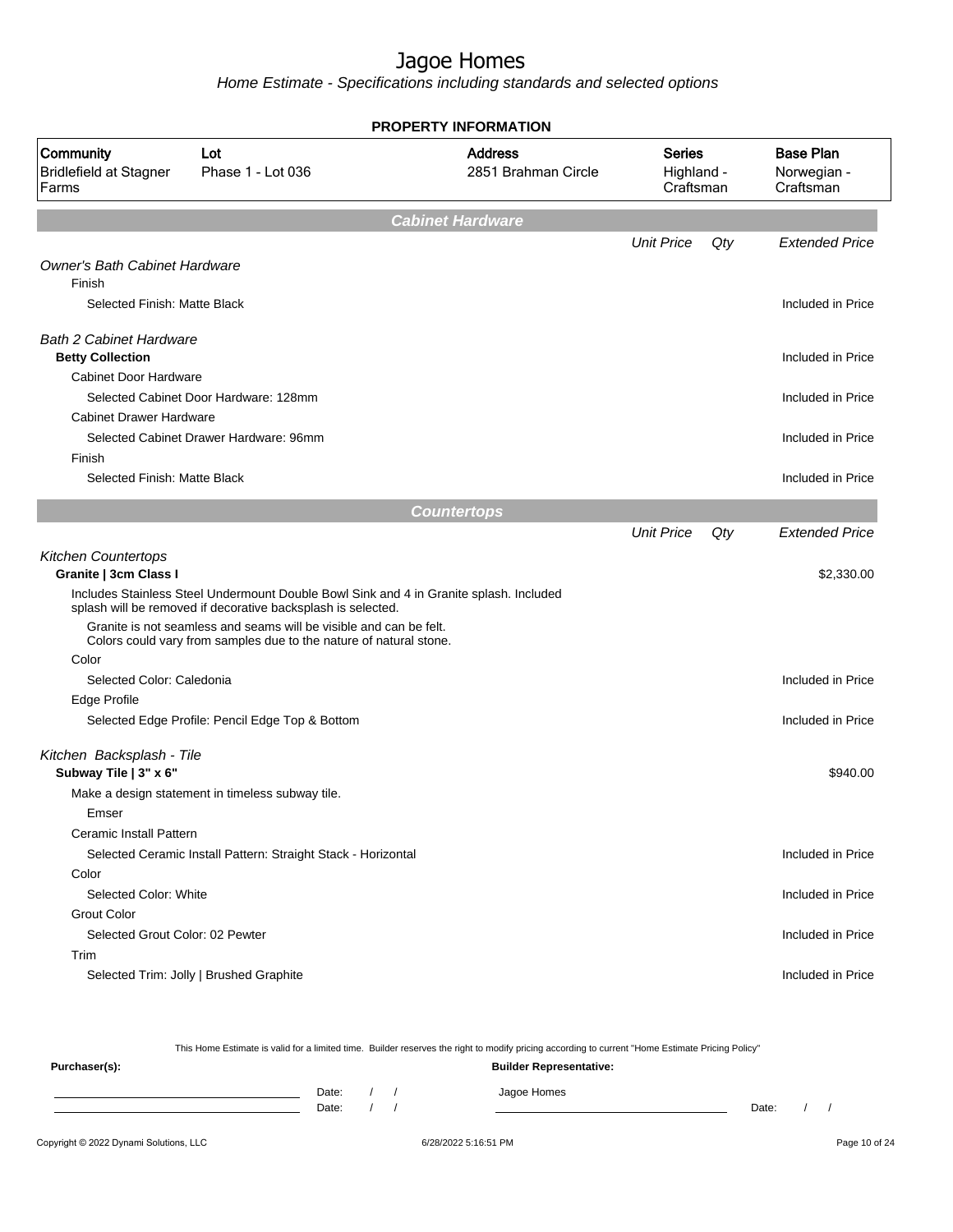Home Estimate - Specifications including standards and selected options

|                                                                          |                                                                                                                                                                                                                                                                                                                                                                                                                                                                                                                                                                               | <b>PROPERTY INFORMATION</b> |                         |     |                          |
|--------------------------------------------------------------------------|-------------------------------------------------------------------------------------------------------------------------------------------------------------------------------------------------------------------------------------------------------------------------------------------------------------------------------------------------------------------------------------------------------------------------------------------------------------------------------------------------------------------------------------------------------------------------------|-----------------------------|-------------------------|-----|--------------------------|
| Community                                                                | Lot                                                                                                                                                                                                                                                                                                                                                                                                                                                                                                                                                                           | <b>Address</b>              | Series                  |     | <b>Base Plan</b>         |
| <b>Bridlefield at Stagner</b><br>Farms                                   | Phase 1 - Lot 036                                                                                                                                                                                                                                                                                                                                                                                                                                                                                                                                                             | 2851 Brahman Circle         | Highland -<br>Craftsman |     | Norwegian -<br>Craftsman |
|                                                                          |                                                                                                                                                                                                                                                                                                                                                                                                                                                                                                                                                                               |                             |                         |     |                          |
|                                                                          |                                                                                                                                                                                                                                                                                                                                                                                                                                                                                                                                                                               | <b>Countertops</b>          |                         |     |                          |
|                                                                          |                                                                                                                                                                                                                                                                                                                                                                                                                                                                                                                                                                               |                             | <b>Unit Price</b>       | Qty | <b>Extended Price</b>    |
| Owner's Bath Vanity Top<br>Cultured Marble   Double Rectangle Bowl       |                                                                                                                                                                                                                                                                                                                                                                                                                                                                                                                                                                               |                             |                         |     | \$390.00                 |
| abrasive products.<br>mildew and chips.<br>Color                         | Cultured Marble is Beautiful – Veining and patterns can be incorporated during the casting<br>process, creating character, depth and interest that mimics its natural counterpart.<br>Low Maintenance - Cultured marble never needs to be sealed and is easy to clean with non-<br>Durable - Cultured marble is non-porous, making it extremely tough and resistant to stains,<br>Economical – In general, cultured marble is less expensive to fabricate and install than slab<br>marble, but will increase the overall value of a home just as natural stone products will. |                             |                         |     |                          |
| Selected Color: Carerra Frost                                            |                                                                                                                                                                                                                                                                                                                                                                                                                                                                                                                                                                               |                             |                         |     | Included in Price        |
| Finish                                                                   |                                                                                                                                                                                                                                                                                                                                                                                                                                                                                                                                                                               |                             |                         |     |                          |
| Selected Finish: Matte                                                   |                                                                                                                                                                                                                                                                                                                                                                                                                                                                                                                                                                               |                             |                         |     | Included in Price        |
| Bath 2 Vanity Top<br><b>Cultured Marble   Rectangle Bowl</b><br>Color    |                                                                                                                                                                                                                                                                                                                                                                                                                                                                                                                                                                               |                             |                         |     | \$145.00                 |
| Selected Color: Carerra Frost                                            |                                                                                                                                                                                                                                                                                                                                                                                                                                                                                                                                                                               |                             |                         |     | Included in Price        |
| Finish                                                                   |                                                                                                                                                                                                                                                                                                                                                                                                                                                                                                                                                                               |                             |                         |     |                          |
| Selected Finish: Matte                                                   |                                                                                                                                                                                                                                                                                                                                                                                                                                                                                                                                                                               |                             |                         |     | Included in Price        |
|                                                                          |                                                                                                                                                                                                                                                                                                                                                                                                                                                                                                                                                                               | <b>Mirrors</b>              |                         |     |                          |
|                                                                          |                                                                                                                                                                                                                                                                                                                                                                                                                                                                                                                                                                               |                             | <b>Unit Price</b>       | Qty | <b>Extended Price</b>    |
| <b>Owner's Bath Mirrors</b><br>Beveled Edged Mirrors, (Qty 2), 24" X 36" |                                                                                                                                                                                                                                                                                                                                                                                                                                                                                                                                                                               |                             |                         |     | \$90.00                  |
| <b>Bath 2 Mirror</b><br>Beveled Edge Mirror(s)   Per Base Plan           |                                                                                                                                                                                                                                                                                                                                                                                                                                                                                                                                                                               |                             |                         |     | Included in Price        |
|                                                                          |                                                                                                                                                                                                                                                                                                                                                                                                                                                                                                                                                                               | <b>Appliances</b>           |                         |     |                          |
|                                                                          |                                                                                                                                                                                                                                                                                                                                                                                                                                                                                                                                                                               |                             | <b>Unit Price</b>       | Qty | <b>Extended Price</b>    |
| Kitchen Range                                                            | Range - Gas - Free Standing Continuous Grates                                                                                                                                                                                                                                                                                                                                                                                                                                                                                                                                 |                             |                         |     | \$240.00                 |
| Finish                                                                   | Selected Finish: Stainless Steel - JGBS66REKSS                                                                                                                                                                                                                                                                                                                                                                                                                                                                                                                                |                             |                         |     | \$150.00                 |

This Home Estimate is valid for a limited time. Builder reserves the right to modify pricing according to current "Home Estimate Pricing Policy"

**Purchaser(s): Builder Representative:** Date: / / Jagoe Homes<br>Date: / / Jagoe Homes Date: / / Date: / /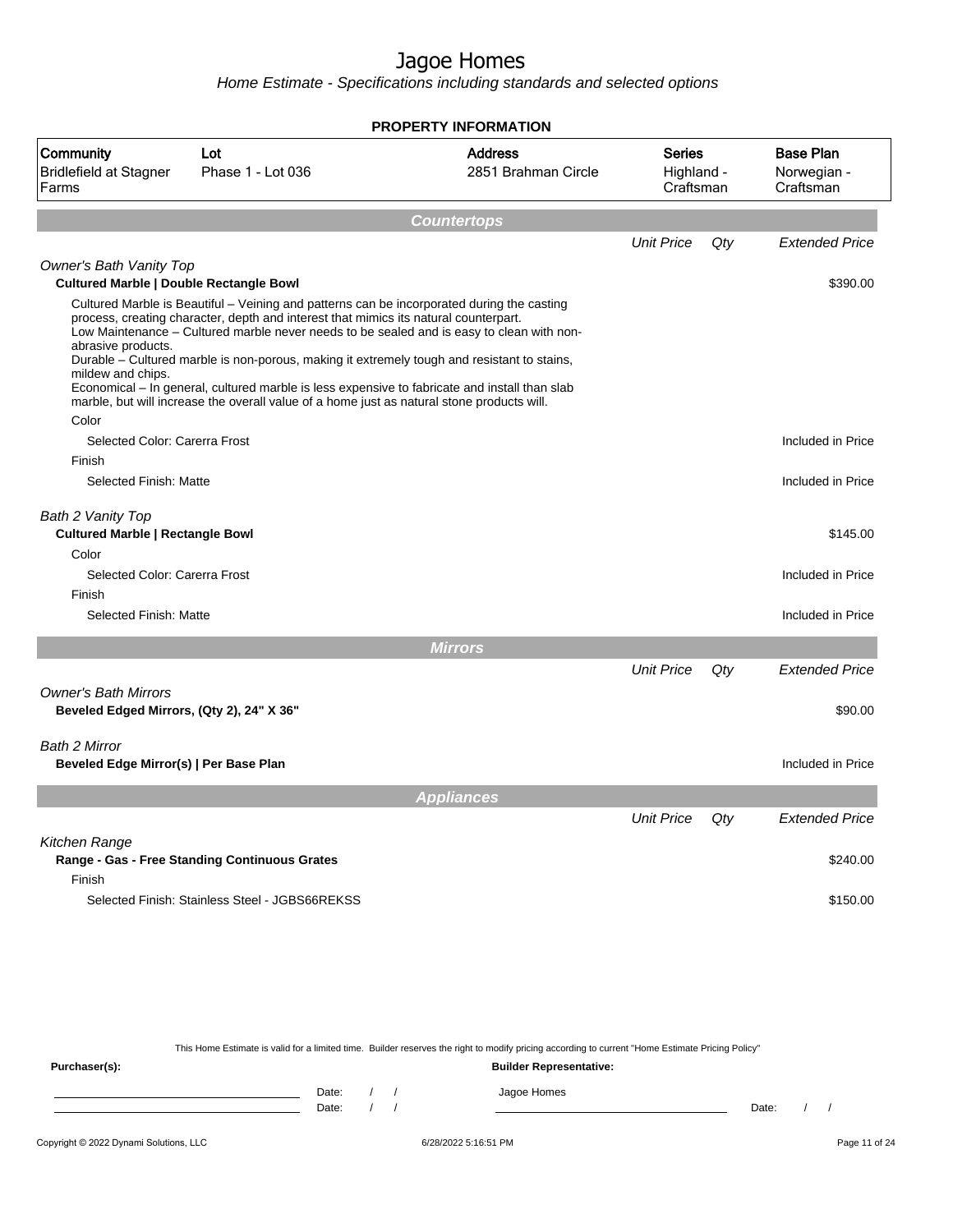Home Estimate - Specifications including standards and selected options

|                                                     |                                                                                               | <b>PROPERTY INFORMATION</b>           |                                          |     |                                              |
|-----------------------------------------------------|-----------------------------------------------------------------------------------------------|---------------------------------------|------------------------------------------|-----|----------------------------------------------|
| <b>Community</b><br>Bridlefield at Stagner<br>Farms | Lot<br>Phase 1 - Lot 036                                                                      | <b>Address</b><br>2851 Brahman Circle | <b>Series</b><br>Highland -<br>Craftsman |     | <b>Base Plan</b><br>Norwegian -<br>Craftsman |
|                                                     |                                                                                               | <b>Appliances</b>                     |                                          |     |                                              |
|                                                     |                                                                                               |                                       | <b>Unit Price</b>                        | Qty | <b>Extended Price</b>                        |
| Kitchen Microwave or Microwave Hood                 |                                                                                               |                                       |                                          |     |                                              |
| <b>Microwave - Stainless Steel</b>                  |                                                                                               |                                       |                                          |     | \$80.00                                      |
|                                                     | GE® 1.6 CU. FT. OVER-THE-RANGE MICROWAVE OVEN                                                 |                                       |                                          |     |                                              |
|                                                     | Technical Specification: APPROXIMATE DIMENSIONS (HxWxD)<br>16 1/8 H x 29 7/8 W x 15 9/16 D in |                                       |                                          |     |                                              |
| Finish                                              |                                                                                               |                                       |                                          |     |                                              |
|                                                     | Selected Finish: Stainless Steel - JVM3160RFSS                                                |                                       |                                          |     | Included in Price                            |
| Kitchen Dishwasher                                  |                                                                                               |                                       |                                          |     |                                              |
|                                                     | Dishwasher - Front Control - Stainless Steel                                                  |                                       |                                          |     | \$60.00                                      |
| <b>CYCLE &amp; DRY BOOST</b>                        | GE® FRONT CONTROL WITH PLASTIC INTERIOR DISHWASHER WITH SANITIZE                              |                                       |                                          |     |                                              |
|                                                     | Technical Specification: APPROXIMATE DIMENSIONS (HxWxD)                                       |                                       |                                          |     |                                              |
| 33 3/8 H x 23 3/4 W x 24 D in                       |                                                                                               |                                       |                                          |     |                                              |
| Finish                                              |                                                                                               |                                       |                                          |     |                                              |
| Selected Finish: GDF535PSRSS                        |                                                                                               |                                       |                                          |     | Included in Price                            |
| Refrigerator                                        |                                                                                               |                                       |                                          |     |                                              |
|                                                     | Refrigerator - Side by Side w/ Ice & Water on Door                                            |                                       |                                          |     | Included in Price                            |
| Finish                                              |                                                                                               |                                       |                                          |     |                                              |
|                                                     | Selected Finish: Stainless Steel - GSS25GYPFS                                                 |                                       |                                          |     | \$165.00                                     |
|                                                     |                                                                                               | <b>Plumbing</b>                       |                                          |     |                                              |
|                                                     |                                                                                               |                                       | <b>Unit Price</b>                        | Qty | <b>Extended Price</b>                        |
| Owner's Bath Fixture Color Package                  |                                                                                               |                                       |                                          |     |                                              |
| <b>Bath Fixture Color</b>                           |                                                                                               |                                       |                                          |     | Included in Price                            |
| Color                                               |                                                                                               |                                       |                                          |     |                                              |
| Selected Color: White                               |                                                                                               |                                       |                                          |     | Included in Price                            |
| <b>Owner's Bath Vanity</b>                          |                                                                                               |                                       |                                          |     |                                              |
| 60" Double Bowl   Linen Cabinet Removed             |                                                                                               |                                       |                                          |     | \$980.00                                     |
| <b>Owner's Bath Lavatory Faucet</b>                 |                                                                                               |                                       |                                          |     |                                              |
| <b>Delta Ashlyn Collection</b>                      |                                                                                               |                                       |                                          | 2   | Included in Price                            |
| Finish                                              |                                                                                               |                                       |                                          |     |                                              |
| Selected Finish: Chrome                             |                                                                                               |                                       |                                          |     | Included in Price                            |
| Spread                                              |                                                                                               |                                       |                                          |     |                                              |
| Selected Spread: 2564   4" Spread                   |                                                                                               |                                       |                                          |     | Included in Price                            |
|                                                     |                                                                                               |                                       |                                          |     |                                              |

This Home Estimate is valid for a limited time. Builder reserves the right to modify pricing according to current "Home Estimate Pricing Policy" **Purchaser(s): Builder Representative:** Date: / / Jagoe Homes<br>Date: / / Jagoe Homes Date: / / **Date: / / 2006** Date: / / / Date: / / / Date: / / / 2006 Date: / / / 2006 Date: / / / 2006 Date: / / / 2006 Date: / / / 2007 Date: / / / 2007 Date: / / / 2007 Date: / / / 2007 Date: / / / 2007 Date: / / / 2007 D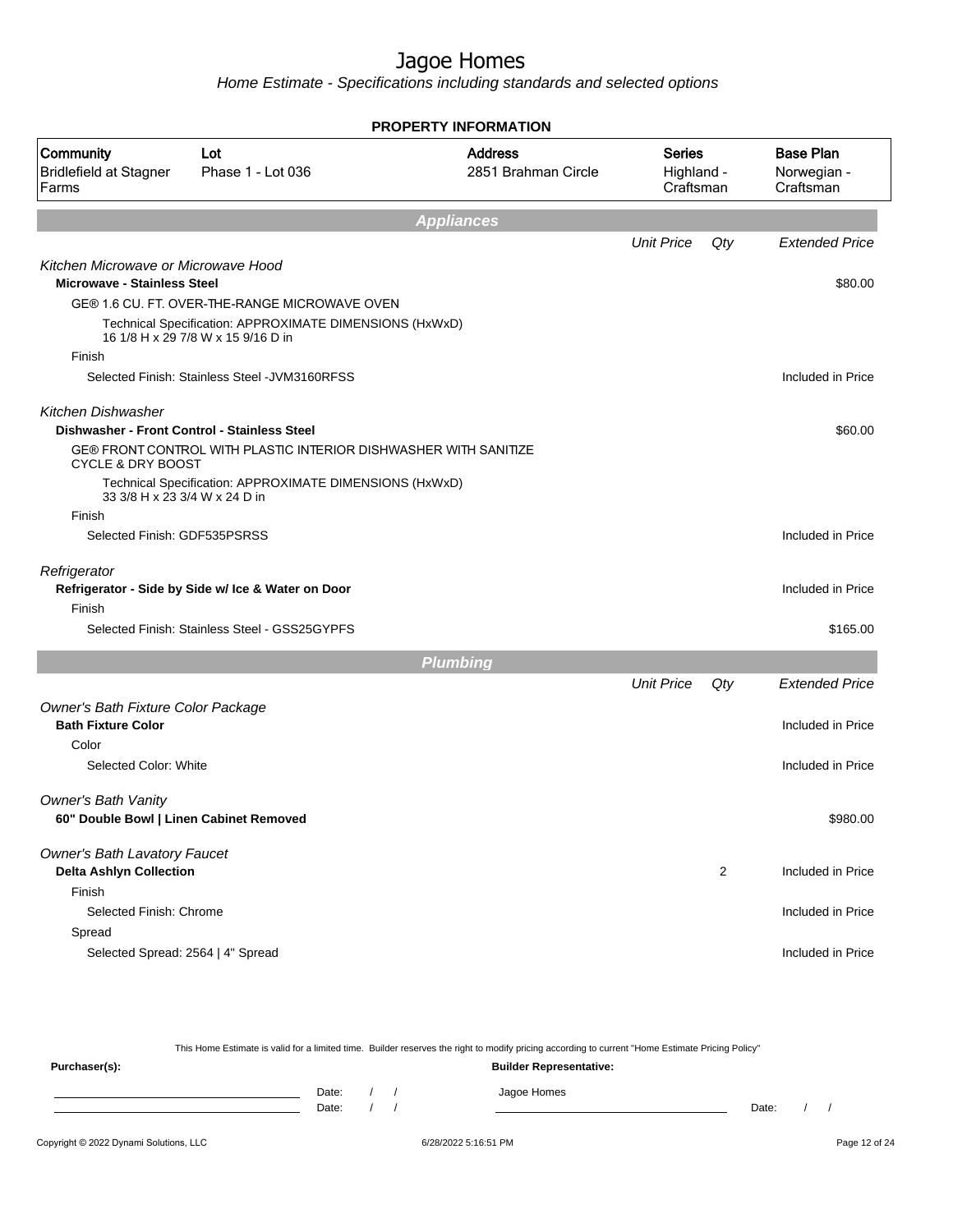Home Estimate - Specifications including standards and selected options

|                                                                                     |                                                                                    | <b>LITT IN VINILATION</b>             |                                          |     |                                              |
|-------------------------------------------------------------------------------------|------------------------------------------------------------------------------------|---------------------------------------|------------------------------------------|-----|----------------------------------------------|
| Community<br><b>Bridlefield at Stagner</b><br>Farms                                 | Lot<br>Phase 1 - Lot 036                                                           | <b>Address</b><br>2851 Brahman Circle | <b>Series</b><br>Highland -<br>Craftsman |     | <b>Base Plan</b><br>Norwegian -<br>Craftsman |
|                                                                                     |                                                                                    | <b>Plumbing</b>                       |                                          |     |                                              |
|                                                                                     |                                                                                    |                                       | <b>Unit Price</b>                        | Qty | <b>Extended Price</b>                        |
|                                                                                     | Owner's Bath Towel Bar or Robe Hooks & Paper Holder                                |                                       |                                          |     |                                              |
| <b>Chrome Towel Bar &amp; Paper Holder</b>                                          |                                                                                    |                                       |                                          |     | Included in Price                            |
| Owners Bath Tub/Shower or Shower Stall<br>60" Fiberglass Shower Stall   Shower Door |                                                                                    |                                       |                                          |     | \$1,240.00                                   |
| accomodate shower.                                                                  | Semi Frameless Chrome Shower Door with Clear Glass Included Plan may be revised to |                                       |                                          |     |                                              |
| <b>Glass Pattern</b>                                                                |                                                                                    |                                       |                                          |     |                                              |
| Selected Glass Pattern: Clear                                                       |                                                                                    |                                       |                                          |     | Included in Price                            |
| Shower Door                                                                         | Selected Shower Door: Semi Frameless Slider                                        |                                       |                                          |     | Included in Price                            |
| <b>Shower Door Finish</b>                                                           |                                                                                    |                                       |                                          |     |                                              |
|                                                                                     | Selected Shower Door Finish: Chrome                                                |                                       |                                          |     | Included in Price                            |
| Owners Bath   Tub/Shower Faucet<br><b>Custom Option (Approved) Dynami Error</b>     |                                                                                    |                                       |                                          |     | \$0.00                                       |
| <b>Owner's Bath Shower Stall Faucet</b><br>Delta Ashlyn Shower Stall Faucet T14264  |                                                                                    |                                       |                                          |     | Included in Price                            |
| Model # T14264                                                                      |                                                                                    |                                       |                                          |     |                                              |
| Finish                                                                              |                                                                                    |                                       |                                          |     |                                              |
| Selected Finish: Chrome                                                             |                                                                                    |                                       |                                          |     | Included in Price                            |
| <b>Owner's Bath Commode</b>                                                         |                                                                                    |                                       |                                          |     |                                              |
| Standard 1.6 Gallon Commode, 2 pc.                                                  |                                                                                    |                                       |                                          |     | Included in Price                            |
| 1.6 Gallon<br>2 PC                                                                  |                                                                                    |                                       |                                          |     |                                              |
| <b>Bath 2 Fixture Color Package</b>                                                 |                                                                                    |                                       |                                          |     |                                              |
| <b>Bath Fixture Color</b>                                                           |                                                                                    |                                       |                                          |     | Included in Price                            |
| Color                                                                               |                                                                                    |                                       |                                          |     |                                              |
| Selected Color: White                                                               |                                                                                    |                                       |                                          |     | Included in Price                            |
| <b>Bath 2 Commode</b>                                                               |                                                                                    |                                       |                                          |     |                                              |
| Standard 1.6 Gallon Commode, 2 pc.                                                  |                                                                                    |                                       |                                          |     | Included in Price                            |
| 1.6 Gallon<br>2 PC                                                                  |                                                                                    |                                       |                                          |     |                                              |
|                                                                                     |                                                                                    |                                       |                                          |     |                                              |

**PROPERTY INFORMATION**

This Home Estimate is valid for a limited time. Builder reserves the right to modify pricing according to current "Home Estimate Pricing Policy" **Purchaser(s): Builder Representative:** Date: / / Jagoe Homes<br>Date: / / Jagoe Homes Date: / / Date: / /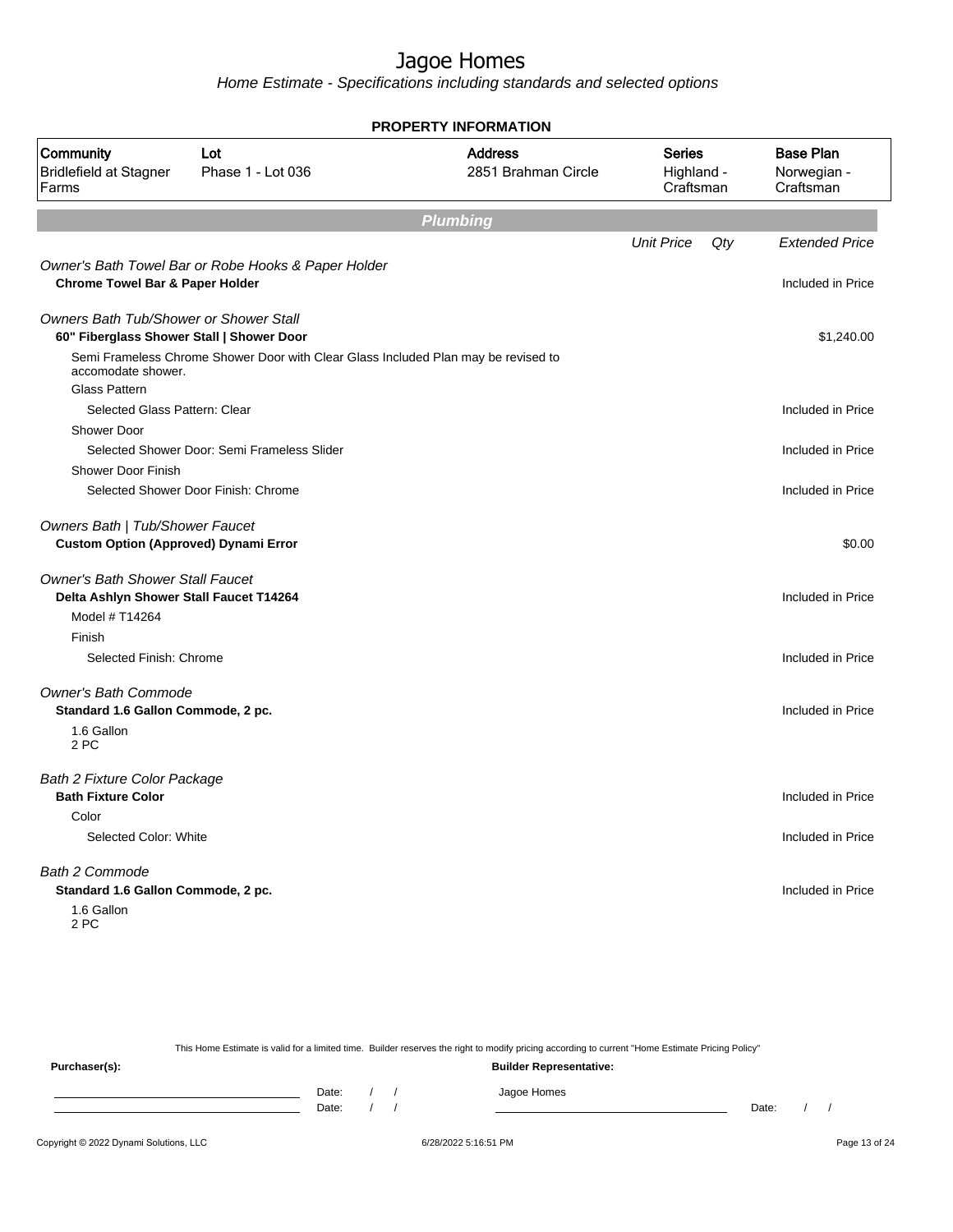|                                                                |                                                                            | <b>PROPERTY INFORMATION</b>           |                                          |     |                                              |
|----------------------------------------------------------------|----------------------------------------------------------------------------|---------------------------------------|------------------------------------------|-----|----------------------------------------------|
| Community<br><b>Bridlefield at Stagner</b><br>Farms            | Lot<br>Phase 1 - Lot 036                                                   | <b>Address</b><br>2851 Brahman Circle | <b>Series</b><br>Highland -<br>Craftsman |     | <b>Base Plan</b><br>Norwegian -<br>Craftsman |
|                                                                |                                                                            | <b>Plumbing</b>                       |                                          |     |                                              |
|                                                                |                                                                            |                                       | <b>Unit Price</b>                        | Qty | <b>Extended Price</b>                        |
| <b>Bath 2 Lavatory Faucet</b>                                  |                                                                            |                                       |                                          |     |                                              |
| <b>Delta Ashlyn Collection</b>                                 |                                                                            |                                       |                                          |     | Included in Price                            |
| Finish                                                         |                                                                            |                                       |                                          |     |                                              |
| Selected Finish: Chrome                                        |                                                                            |                                       |                                          |     | Included in Price                            |
| Spread                                                         |                                                                            |                                       |                                          |     |                                              |
| Selected Spread: 2564   4" Spread                              |                                                                            |                                       |                                          |     | Included in Price                            |
| Bath 2 Towel Bar & Paper Holder                                |                                                                            |                                       |                                          |     |                                              |
| <b>Chrome Towel Bar &amp; Paper Holder</b>                     |                                                                            |                                       |                                          |     | Included in Price                            |
|                                                                |                                                                            |                                       |                                          |     |                                              |
| Bath 2 Tub/Shower or Shower Stall<br>60" Fiberglass Tub/Shower |                                                                            |                                       |                                          |     | Included in Price                            |
|                                                                |                                                                            |                                       |                                          |     |                                              |
| <b>Bath 2 Tub/Shower Faucet</b>                                |                                                                            |                                       |                                          |     |                                              |
| Delta Ashlyn Tub/Shower Faucet T14464                          |                                                                            |                                       |                                          |     | Included in Price                            |
| Finish                                                         |                                                                            |                                       |                                          |     |                                              |
| Selected Finish: Chrome                                        |                                                                            |                                       |                                          |     | Included in Price                            |
| <b>Kitchen Sink</b>                                            |                                                                            |                                       |                                          |     |                                              |
|                                                                | Blanco Precis Undermount Sink - Super Single Bowl w/Chrome Disposal Flange |                                       |                                          |     | \$680.00                                     |
| Sink 9 1/2" Deep                                               |                                                                            |                                       |                                          |     |                                              |
| Color                                                          |                                                                            |                                       |                                          |     |                                              |
| Selected Color: Anthracite 440149                              |                                                                            |                                       |                                          |     | Included in Price                            |
| <b>Kitchen Sink Faucet</b>                                     |                                                                            |                                       |                                          |     |                                              |
|                                                                | Kitchen Sink Faucet - Delta Emmaline Single Handle Pull Down #9182         |                                       |                                          |     | \$360.00                                     |
| Finish                                                         |                                                                            |                                       |                                          |     |                                              |
| Selected Finish: Matte Black                                   |                                                                            |                                       |                                          |     | \$70.00                                      |
|                                                                |                                                                            |                                       |                                          |     |                                              |
| Kitchen Garbage Disposal                                       |                                                                            |                                       |                                          |     |                                              |
| Garbage Disposal 1/3 hp                                        |                                                                            |                                       |                                          |     | Included in Price                            |
| Kitchen Ice Maker Water Line                                   |                                                                            |                                       |                                          |     |                                              |
| <b>Ice Maker Water Line</b>                                    |                                                                            |                                       |                                          |     | Included in Price                            |
| Kitchen Gas Line for Range                                     |                                                                            |                                       |                                          |     |                                              |
|                                                                | Gas Line for Range, Includes 110-Volt Outlet                               |                                       |                                          |     | \$970.00                                     |
| Existing 220v outlet remains.                                  |                                                                            |                                       |                                          |     |                                              |
|                                                                |                                                                            |                                       |                                          |     |                                              |

|               |       |  | This Home Estimate is valid for a limited time. Builder reserves the right to modify pricing according to current "Home Estimate Pricing Policy" |       |  |
|---------------|-------|--|--------------------------------------------------------------------------------------------------------------------------------------------------|-------|--|
| Purchaser(s): |       |  | <b>Builder Representative:</b>                                                                                                                   |       |  |
|               | Date: |  | Jagoe Homes                                                                                                                                      |       |  |
|               | Date: |  |                                                                                                                                                  | Date: |  |
|               |       |  |                                                                                                                                                  |       |  |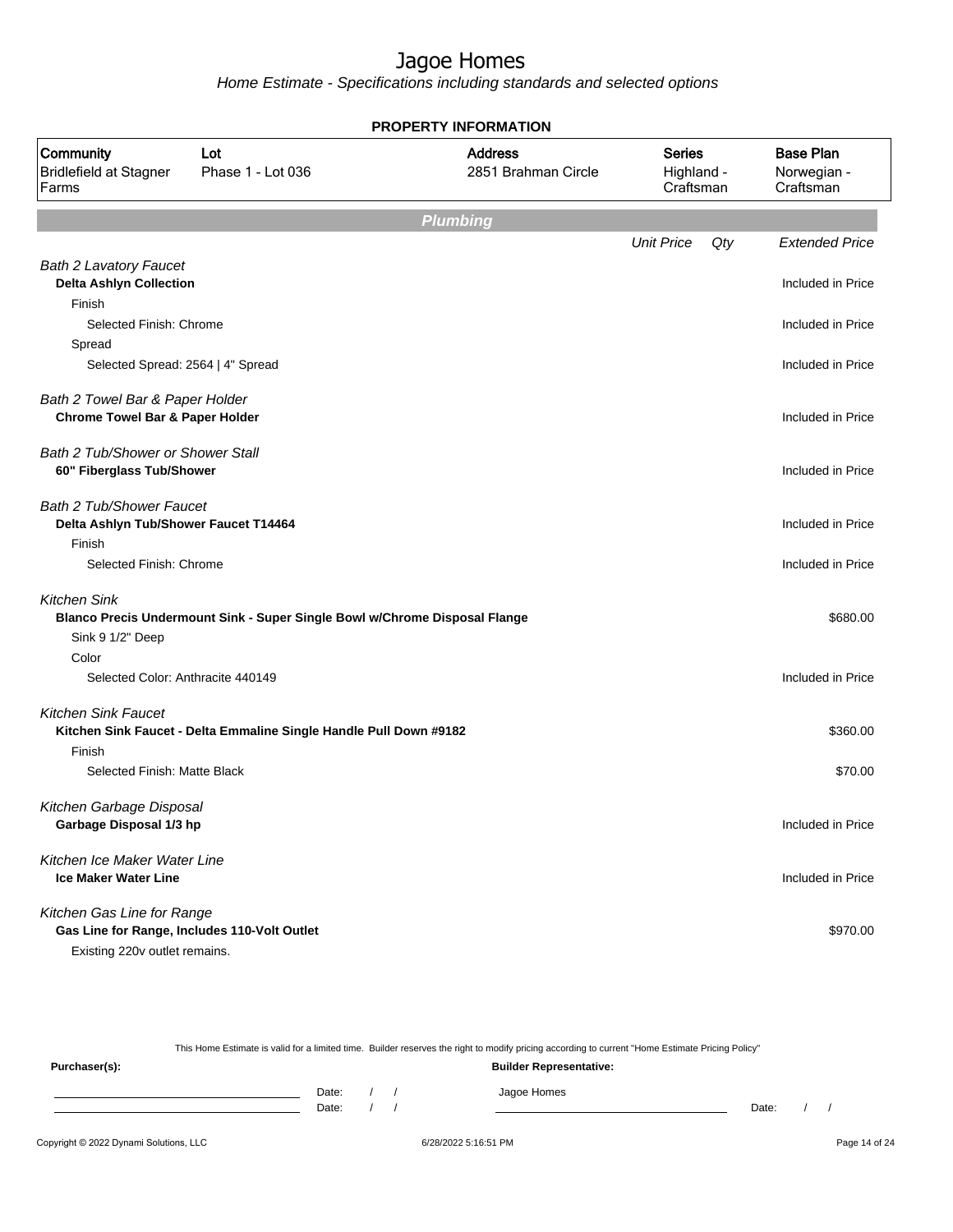Home Estimate - Specifications including standards and selected options

|                                                                                             |                                                              | <b>PROPERTY INFORMATION</b>           |                                          |                |                                              |
|---------------------------------------------------------------------------------------------|--------------------------------------------------------------|---------------------------------------|------------------------------------------|----------------|----------------------------------------------|
| Community<br><b>Bridlefield at Stagner</b><br>Farms                                         | Lot<br>Phase 1 - Lot 036                                     | <b>Address</b><br>2851 Brahman Circle | <b>Series</b><br>Highland -<br>Craftsman |                | <b>Base Plan</b><br>Norwegian -<br>Craftsman |
|                                                                                             |                                                              | <b>Plumbing</b>                       |                                          |                |                                              |
|                                                                                             |                                                              |                                       | <b>Unit Price</b>                        | Qty            | <b>Extended Price</b>                        |
| <b>Entire Home Water Heater</b><br><b>Tankless Water Heater</b>                             |                                                              |                                       |                                          |                | Included in Price                            |
| Entire Home Main Water Shutoff Valve<br><b>Main Water Shutoff Valve</b>                     |                                                              |                                       |                                          |                | Included in Price                            |
| <b>Entire Home Plumbing Supply Pipes</b>                                                    | <b>Plumbing Pipes: Water Continuous PEX Piping</b>           |                                       |                                          |                | Included in Price                            |
| Entire Home Plumbing Waste & Vent Lines<br><b>Plumbing Drains and Vents PVC</b>             |                                                              |                                       |                                          |                | Included in Price                            |
| Entire Home Secondary Shut-Off Valves<br>Secondary Shut-Off Valves at each fixture          |                                                              |                                       |                                          |                | Included in Price                            |
| <b>Exterior Plumbing Sewer Lines</b>                                                        | Plumbing Pipes: Exterior Sewer Lines PVC Schedule 40         |                                       |                                          |                | Included in Price                            |
| <b>Exterior Sillcocks</b><br><b>Outside Faucets Frost Proof (Per Plan)</b>                  |                                                              |                                       |                                          |                | Included in Price                            |
|                                                                                             |                                                              | <b>Electrical</b>                     |                                          |                |                                              |
|                                                                                             |                                                              |                                       | <b>Unit Price</b>                        | Qty            | <b>Extended Price</b>                        |
| Front Porch Light(s)<br><b>Recessed Lighting (Per Plan)</b>                                 |                                                              |                                       |                                          |                | Included in Price                            |
| Foyer Light(s)                                                                              | Recessed Light (1) ILO Standard Flush Mount                  |                                       |                                          |                | \$80.00                                      |
| <b>Family Room Ceiling Fixture</b><br>Color                                                 | Ceiling Fan 52" Kichler Pro Select #330017, w/Bowl LED Light |                                       |                                          |                | Included in Price                            |
|                                                                                             | Selected Color: Satin Black w/Satin Black Blades             |                                       |                                          |                | Included in Price                            |
| Kitchen Ceiling Lighting<br><b>Recessed Lighting (Per Plan)</b>                             |                                                              |                                       |                                          |                | Included in Price                            |
| Kitchen - Additional Recessed Lighting<br><b>Standard Recessed Light on Existing Switch</b> |                                                              |                                       | \$145.00                                 | $\overline{2}$ | \$290.00                                     |

This Home Estimate is valid for a limited time. Builder reserves the right to modify pricing according to current "Home Estimate Pricing Policy"

**Purchaser(s): Builder Representative:** Date: / / Jagoe Homes<br>Date: / / Jagoe Homes Date: / / **Date: / / 2006** Date: / / / Date: / / / Date: / / / 2006 Date: / / / 2006 Date: / / / 2006 Date: / / / 2006 Date: / / / 2007 Date: / / / 2007 Date: / / / 2007 Date: / / / 2007 Date: / / / 2007 Date: / / / 2007 D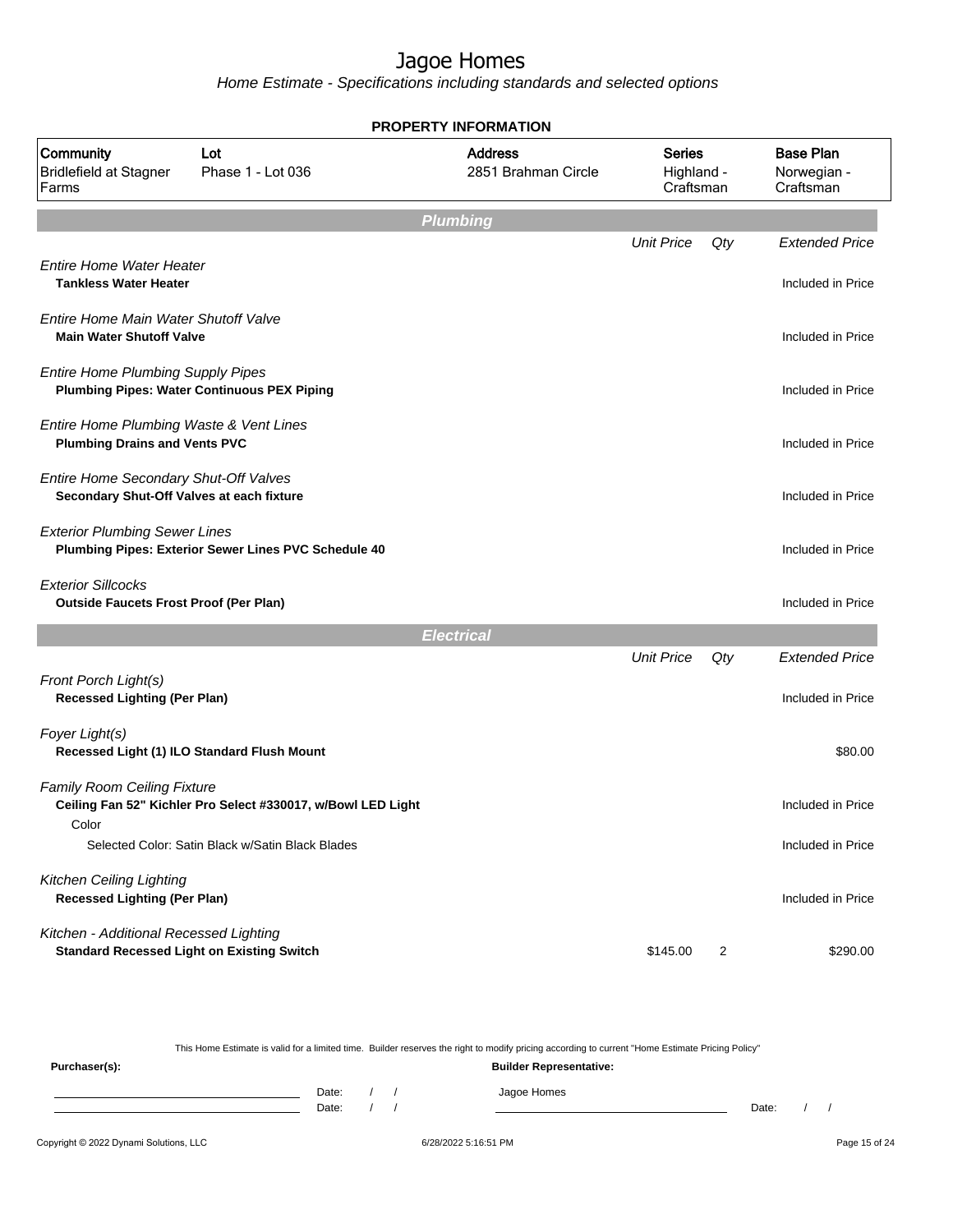Home Estimate - Specifications including standards and selected options

|                                                                              |                                                                                                                                                                       | <b>PROPERTY INFORMATION</b>           |                                          |     |                                              |
|------------------------------------------------------------------------------|-----------------------------------------------------------------------------------------------------------------------------------------------------------------------|---------------------------------------|------------------------------------------|-----|----------------------------------------------|
| Community<br><b>Bridlefield at Stagner</b><br>Farms                          | Lot<br>Phase 1 - Lot 036                                                                                                                                              | <b>Address</b><br>2851 Brahman Circle | <b>Series</b><br>Highland -<br>Craftsman |     | <b>Base Plan</b><br>Norwegian -<br>Craftsman |
|                                                                              |                                                                                                                                                                       | <b>Electrical</b>                     |                                          |     |                                              |
|                                                                              |                                                                                                                                                                       |                                       | <b>Unit Price</b>                        | Qty | <b>Extended Price</b>                        |
| Kitchen Under Cabinet Light<br>Under Cabinet Lighting Package, qty 2         | Includes under cabinet lighting package to be installed in predetermined location under wall                                                                          |                                       |                                          |     | \$260.00                                     |
| cabinets in the kitchen.                                                     |                                                                                                                                                                       |                                       |                                          |     |                                              |
|                                                                              | This includes (2) under counter lights.                                                                                                                               |                                       |                                          |     |                                              |
| Kitchen GFI Outlet<br>Interior GFI Outlet(s)                                 |                                                                                                                                                                       |                                       |                                          |     | Included in Price                            |
| Kitchen Range Receptacle<br>Range 220 Volt Receptacle                        |                                                                                                                                                                       |                                       |                                          |     | Included in Price                            |
| Dining Area Ceiling Light(s)<br><b>Recessed Lighting (Per Plan)</b>          |                                                                                                                                                                       |                                       |                                          |     | Included in Price                            |
| Main Level Hall Ceiling Light(s)                                             | Recessed Light (1) ILO Standard Flush Mount                                                                                                                           |                                       |                                          |     | \$65.00                                      |
| <b>Laundry Ceiling Light</b>                                                 | Satco - 7" Square Flush Mount, 13.5 Watt/LED                                                                                                                          |                                       |                                          |     | \$25.00                                      |
| Laundry Dryer Receptacle<br>Dryer 220 Volt Receptacle                        |                                                                                                                                                                       |                                       |                                          |     | Included in Price                            |
| <b>Owner's Suite Ceiling Light</b>                                           | Recessed Lighting (4) ILO Standard Bedroom Flush Mount Light                                                                                                          |                                       |                                          |     | \$470.00                                     |
| Owner's Closet Light(s)                                                      | Satco - 7" Square Flush Mount, 13.5 Watt/LED                                                                                                                          |                                       |                                          |     | \$30.00                                      |
| <b>Owner's Bath Vanity Light</b><br>Shailene   3 Light   21"   45574   Qty 2 |                                                                                                                                                                       |                                       |                                          |     | \$270.00                                     |
| Finish                                                                       | The straight lines and up-sized satin etched glass of this bath light from the Shailene<br>Collection create the perfect casual look for the updated urban lifestyle. |                                       |                                          |     |                                              |
| Selected Finish: Chrome                                                      |                                                                                                                                                                       |                                       |                                          |     | Included in Price                            |
| Owner's Bath Additional Tub/Shower Light                                     | Additional Tub/Shower Light Fixture w/ Switch                                                                                                                         |                                       |                                          |     | \$195.00                                     |
|                                                                              | Includes one tub/shower special recessed light fixture with switch in choice of bathroom.<br>Technical Specification: Buyer must indicate choice of bath.             |                                       |                                          |     |                                              |

This Home Estimate is valid for a limited time. Builder reserves the right to modify pricing according to current "Home Estimate Pricing Policy"

| Purchaser(s): |                    |  | <b>Builder Representative:</b> |       |  |
|---------------|--------------------|--|--------------------------------|-------|--|
|               | Date: $/$<br>Date: |  | Jagoe Homes                    | Date: |  |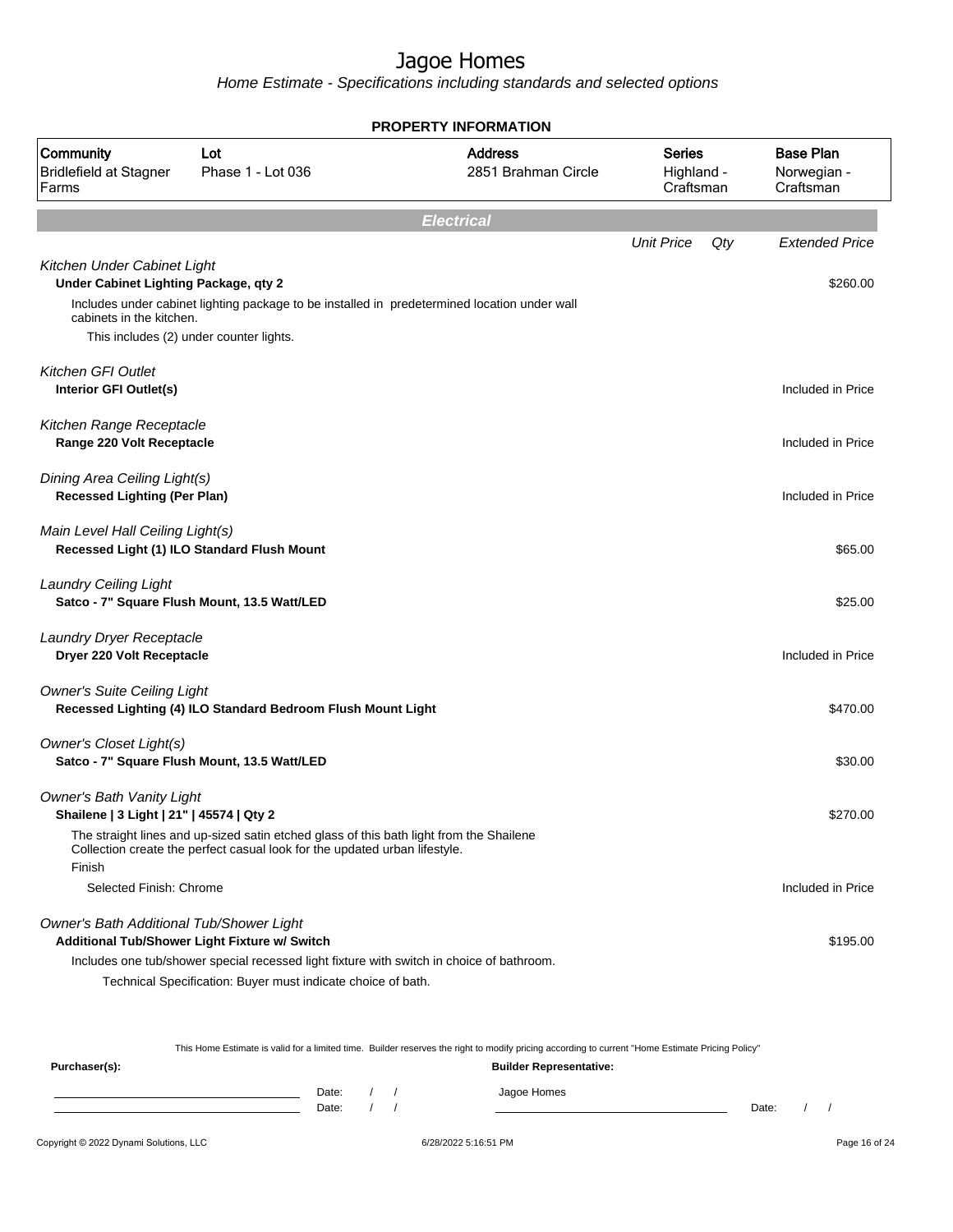|                                                                           |                                                                                                                                                                       | <b>PROPERTY INFORMATION</b>           |                                          |     |                                              |
|---------------------------------------------------------------------------|-----------------------------------------------------------------------------------------------------------------------------------------------------------------------|---------------------------------------|------------------------------------------|-----|----------------------------------------------|
| Community<br><b>Bridlefield at Stagner</b><br>Farms                       | Lot<br>Phase 1 - Lot 036                                                                                                                                              | <b>Address</b><br>2851 Brahman Circle | <b>Series</b><br>Highland -<br>Craftsman |     | <b>Base Plan</b><br>Norwegian -<br>Craftsman |
|                                                                           |                                                                                                                                                                       | <b>Electrical</b>                     |                                          |     |                                              |
|                                                                           |                                                                                                                                                                       |                                       | <b>Unit Price</b>                        | Qty | <b>Extended Price</b>                        |
| Owner's Bath Exhaust Fan or Fan/Light<br><b>Bath Exhaust Fan w/ Light</b> |                                                                                                                                                                       |                                       |                                          |     | Included in Price                            |
| <b>Owner's Bath GFI Outlet</b><br><b>GFI Interior Outlet(s)</b>           |                                                                                                                                                                       |                                       |                                          |     | Included in Price                            |
| <b>Bedroom 2 Ceiling Light</b><br>Flush Mount Light   3 Bulb<br>Finish    |                                                                                                                                                                       |                                       |                                          |     | Included in Price                            |
| Selected Finish: Black                                                    |                                                                                                                                                                       |                                       |                                          |     | Included in Price                            |
| <b>Bedroom 3 Ceiling Light</b><br>Flush Mount Light   3 Bulb              |                                                                                                                                                                       |                                       |                                          |     | Included in Price                            |
| Finish<br>Selected Finish: Black                                          |                                                                                                                                                                       |                                       |                                          |     | Included in Price                            |
|                                                                           |                                                                                                                                                                       |                                       |                                          |     |                                              |
| Bath 2 Vanity Light<br>Shailene   4 Lite   29 1/2"   45575                |                                                                                                                                                                       |                                       |                                          |     | \$140.00                                     |
| Finish                                                                    | The straight lines and up-sized satin etched glass of this bath light from the Shailene<br>Collection create the perfect casual look for the updated urban lifestyle. |                                       |                                          |     |                                              |
| Selected Finish: Chrome                                                   |                                                                                                                                                                       |                                       |                                          |     | Included in Price                            |
| Bath 2 Additional Tub/Shower Light                                        | Additional Tub/Shower Light Fixture w/ Switch                                                                                                                         |                                       |                                          |     | \$240.00                                     |
|                                                                           | Includes one tub/shower special recessed light fixture with switch in choice of bathroom.                                                                             |                                       |                                          |     |                                              |
|                                                                           | Technical Specification: Buyer must indicate choice of bath.                                                                                                          |                                       |                                          |     |                                              |
| Bath 2 Exhaust Fan or Fan/Light<br>Bath Exhaust Fan, Fan Only             |                                                                                                                                                                       |                                       |                                          |     | Included in Price                            |
| Bath 2 GFI Outlet<br>Interior GFI Outlet(s)                               |                                                                                                                                                                       |                                       |                                          |     | Included in Price                            |
|                                                                           |                                                                                                                                                                       |                                       |                                          |     |                                              |
| Garage Ceiling Light(s)<br>Keyless (2)                                    |                                                                                                                                                                       |                                       |                                          |     | Included in Price                            |
| Garage Opener<br><b>Garage Door Opener Pre-Wire</b>                       |                                                                                                                                                                       |                                       |                                          |     | Included in Price                            |

|               |       |  | This Home Estimate is valid for a limited time. Builder reserves the right to modify pricing according to current "Home Estimate Pricing Policy" |       |  |
|---------------|-------|--|--------------------------------------------------------------------------------------------------------------------------------------------------|-------|--|
| Purchaser(s): |       |  | <b>Builder Representative:</b>                                                                                                                   |       |  |
|               | Date: |  | Jagoe Homes                                                                                                                                      |       |  |
|               | Date: |  |                                                                                                                                                  | Date: |  |
|               |       |  |                                                                                                                                                  |       |  |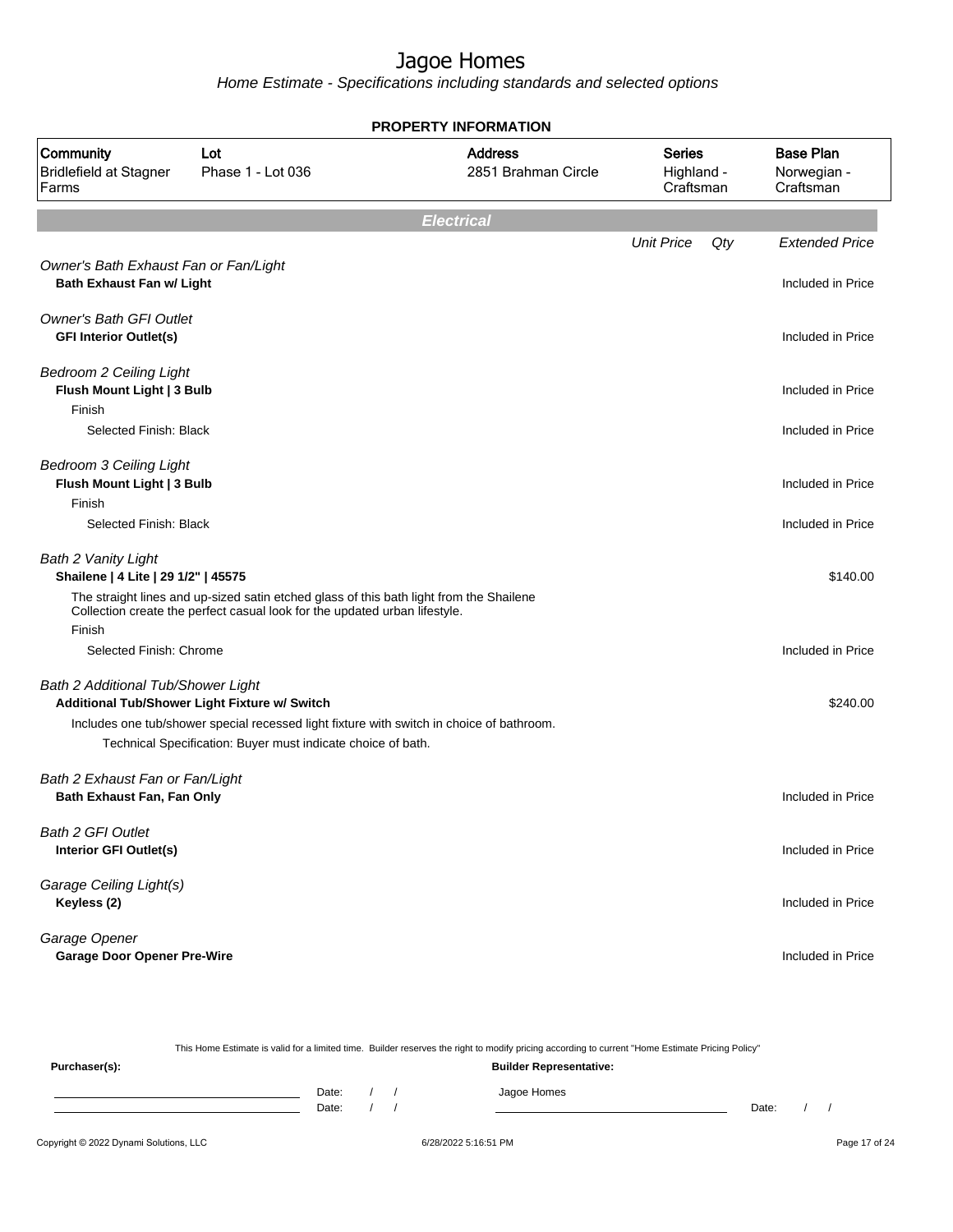Home Estimate - Specifications including standards and selected options

| <b>PROPERTY INFORMATION</b>                                           |                                                                                          |                                                                                                                                                                                                  |                                          |     |                                              |  |  |
|-----------------------------------------------------------------------|------------------------------------------------------------------------------------------|--------------------------------------------------------------------------------------------------------------------------------------------------------------------------------------------------|------------------------------------------|-----|----------------------------------------------|--|--|
| Community<br><b>Bridlefield at Stagner</b><br>Farms                   | Lot<br>Phase 1 - Lot 036                                                                 | <b>Address</b><br>2851 Brahman Circle                                                                                                                                                            | <b>Series</b><br>Highland -<br>Craftsman |     | <b>Base Plan</b><br>Norwegian -<br>Craftsman |  |  |
|                                                                       |                                                                                          | <b>Electrical</b>                                                                                                                                                                                |                                          |     |                                              |  |  |
|                                                                       |                                                                                          |                                                                                                                                                                                                  | <b>Unit Price</b>                        | Qty | <b>Extended Price</b>                        |  |  |
| Garage Exterior Light                                                 |                                                                                          |                                                                                                                                                                                                  |                                          |     | Included in Price                            |  |  |
| Coach Light Kichler #49926 BKT Capanna                                |                                                                                          | The 16" 1-light outdoor wall light from the Capanna™ collection features waterfall glass.                                                                                                        |                                          |     |                                              |  |  |
|                                                                       | Technical Specification: Width: 10.50"                                                   |                                                                                                                                                                                                  |                                          |     |                                              |  |  |
| Height: 16.00"<br>Finish                                              |                                                                                          |                                                                                                                                                                                                  |                                          |     |                                              |  |  |
| Selected Finish: Textured Black                                       |                                                                                          |                                                                                                                                                                                                  |                                          |     | Included in Price                            |  |  |
|                                                                       |                                                                                          |                                                                                                                                                                                                  |                                          |     |                                              |  |  |
| <b>Outside Retreat Light</b><br>Exterior Kichler Light #49924 Capanna |                                                                                          |                                                                                                                                                                                                  |                                          |     | Included in Price                            |  |  |
|                                                                       | The 10.25" 1-light outdoor wall light from the Capanna (TM) collection gives the classic |                                                                                                                                                                                                  |                                          |     |                                              |  |  |
|                                                                       |                                                                                          | lantern light a linear update. A textured black finish and squared edges, including a capstone<br>finial, combine with artful waterfall glass to create a style that works on homes with modern, |                                          |     |                                              |  |  |
| transitional or arts & crafts architecture.                           |                                                                                          |                                                                                                                                                                                                  |                                          |     |                                              |  |  |
| 6.50W X 10.25H                                                        |                                                                                          |                                                                                                                                                                                                  |                                          |     |                                              |  |  |
| Finish<br>Selected Finish: Black Textured                             |                                                                                          |                                                                                                                                                                                                  |                                          |     | Included in Price                            |  |  |
|                                                                       |                                                                                          |                                                                                                                                                                                                  |                                          |     |                                              |  |  |
| <b>Attic Light</b>                                                    |                                                                                          |                                                                                                                                                                                                  |                                          |     |                                              |  |  |
| <b>Attic Lights Keyless</b>                                           |                                                                                          |                                                                                                                                                                                                  |                                          |     | Included in Price                            |  |  |
| <b>Front Door Doorbell Button</b>                                     |                                                                                          |                                                                                                                                                                                                  |                                          |     |                                              |  |  |
| <b>Doorbell Button at Front Door</b>                                  |                                                                                          |                                                                                                                                                                                                  |                                          |     | Included in Price                            |  |  |
| <b>Front Door Door Chime</b>                                          |                                                                                          |                                                                                                                                                                                                  |                                          |     |                                              |  |  |
| <b>Door Chime</b>                                                     |                                                                                          |                                                                                                                                                                                                  |                                          |     | Included in Price                            |  |  |
| <b>Entire Home - Electrical Outlets and Switches</b>                  |                                                                                          |                                                                                                                                                                                                  |                                          |     |                                              |  |  |
|                                                                       | Electrical Outlets & Switches per Plan & Code                                            |                                                                                                                                                                                                  |                                          |     | Included in Price                            |  |  |
| Color                                                                 |                                                                                          |                                                                                                                                                                                                  |                                          |     |                                              |  |  |
| Selected Color: White                                                 |                                                                                          |                                                                                                                                                                                                  |                                          |     | Included in Price                            |  |  |
|                                                                       | Entire Home - Additional Recessed Light w/Switch                                         |                                                                                                                                                                                                  |                                          |     |                                              |  |  |
| <b>Standard Recessed Light with Switch</b>                            |                                                                                          |                                                                                                                                                                                                  |                                          |     | \$170.00                                     |  |  |
| <b>Comments: Family Room</b>                                          |                                                                                          |                                                                                                                                                                                                  |                                          |     |                                              |  |  |
| Entire Home - Additional Recessed Light                               |                                                                                          |                                                                                                                                                                                                  |                                          |     |                                              |  |  |
| <b>Standard Recessed Light on Existing Switch</b>                     |                                                                                          |                                                                                                                                                                                                  | \$120.00                                 | 3   | \$360.00                                     |  |  |
| <b>Comments: Family Room</b>                                          |                                                                                          |                                                                                                                                                                                                  |                                          |     |                                              |  |  |

This Home Estimate is valid for a limited time. Builder reserves the right to modify pricing according to current "Home Estimate Pricing Policy" **Purchaser(s): Builder Representative:** Date: / / Jagoe Homes<br>Date: / / Jagoe Homes Date: / / **Date: / / 2006** Date: / / / Date: / / / Date: / / / 2006 Date: / / / 2006 Date: / / / 2006 Date: / / / 2006 Date: / / / 2007 Date: / / / 2007 Date: / / / 2007 Date: / / / 2007 Date: / / / 2007 Date: / / / 2007 D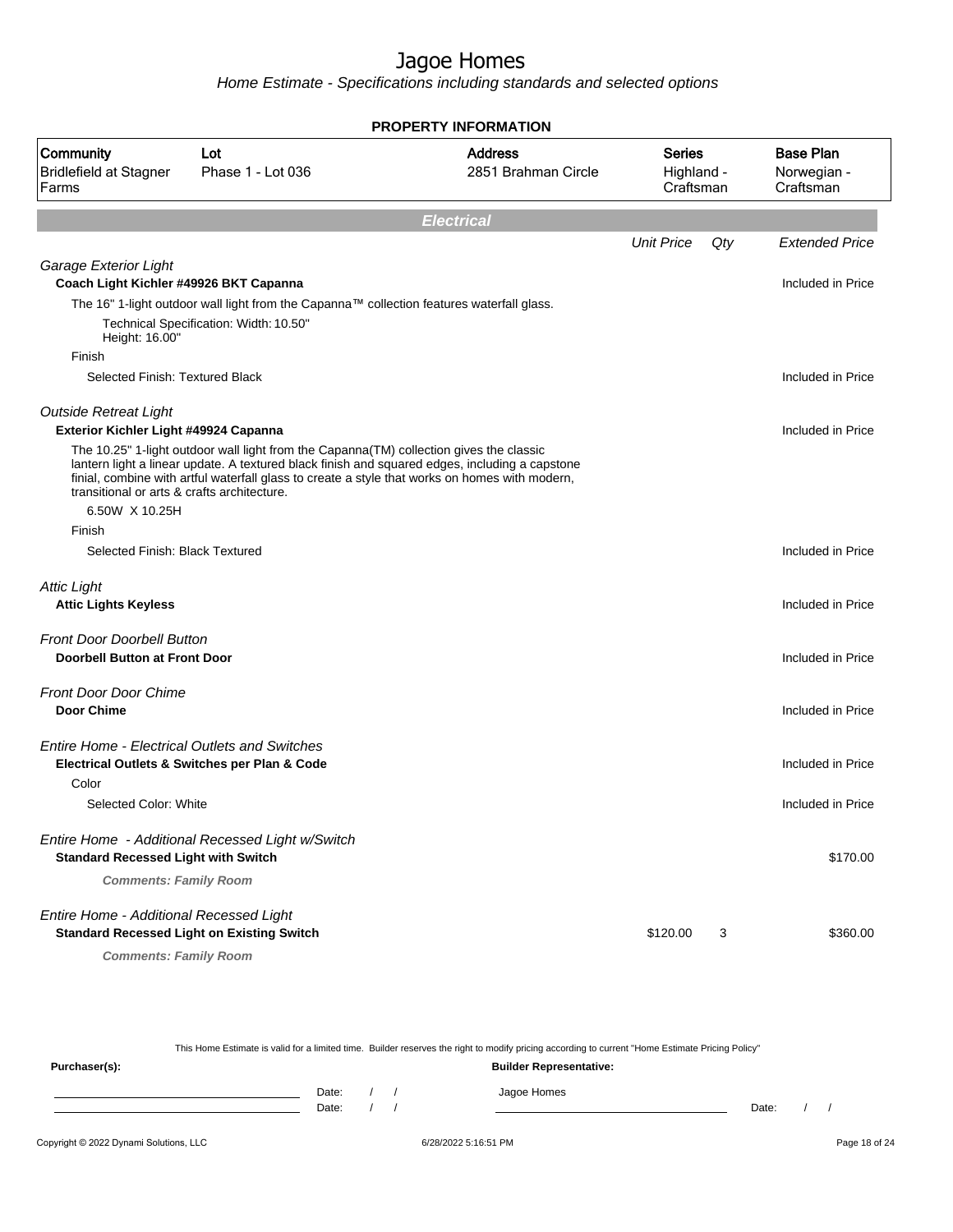Home Estimate - Specifications including standards and selected options

|                                                                                                       |                                                                                                                                                                                                                                                                                                                                                                                                                                  | <b>PROPERTY INFORMATION</b>                                                                                                                                                                       |                                          |          |                                              |
|-------------------------------------------------------------------------------------------------------|----------------------------------------------------------------------------------------------------------------------------------------------------------------------------------------------------------------------------------------------------------------------------------------------------------------------------------------------------------------------------------------------------------------------------------|---------------------------------------------------------------------------------------------------------------------------------------------------------------------------------------------------|------------------------------------------|----------|----------------------------------------------|
| Community<br><b>Bridlefield at Stagner</b><br>Farms                                                   | Lot<br>Phase 1 - Lot 036                                                                                                                                                                                                                                                                                                                                                                                                         | <b>Address</b><br>2851 Brahman Circle                                                                                                                                                             | <b>Series</b><br>Highland -<br>Craftsman |          | <b>Base Plan</b><br>Norwegian -<br>Craftsman |
|                                                                                                       |                                                                                                                                                                                                                                                                                                                                                                                                                                  | <b>Electrical</b>                                                                                                                                                                                 |                                          |          |                                              |
| <b>Comments: Bed 2 and 3</b>                                                                          | Entire Home - Braced and Wired for Future Ceiling Fan at Existing Ceiling Light<br>Light Location Braced and Wired for Future Ceiling Fan<br>Includes addition of bracing and box for ceiling fan addition with a switch                                                                                                                                                                                                         |                                                                                                                                                                                                   | <b>Unit Price</b><br>\$115.00            | Qty<br>2 | <b>Extended Price</b><br>\$230.00            |
| Fan<br><b>Comments: Owner;s</b>                                                                       | Entire Home - Braced and Wired for Future Ceiling Fan with Switch<br>Light Outlet with 2 Switches, Capped with Plate Cover, Braced & Wired for Future Ceiling                                                                                                                                                                                                                                                                    |                                                                                                                                                                                                   |                                          |          | \$200.00                                     |
| <b>Entire Home Electrical Service</b><br><b>Electrical Service 200 AMP</b>                            | Includes 200 AMP electric service upgrade for the entire house.                                                                                                                                                                                                                                                                                                                                                                  |                                                                                                                                                                                                   |                                          |          | Included in Price                            |
| <b>Exterior Electrical Service</b><br><b>Electrical Service Underground</b>                           |                                                                                                                                                                                                                                                                                                                                                                                                                                  |                                                                                                                                                                                                   |                                          |          | Included in Price                            |
| <b>Smoke Detectors</b><br>Smoke Detectors, per plan                                                   |                                                                                                                                                                                                                                                                                                                                                                                                                                  |                                                                                                                                                                                                   |                                          |          | Included in Price                            |
| <b>Carbon Monoxide Detectors</b><br>Carbon Monoxide Detectors, per plan                               |                                                                                                                                                                                                                                                                                                                                                                                                                                  |                                                                                                                                                                                                   |                                          |          | Included in Price                            |
|                                                                                                       |                                                                                                                                                                                                                                                                                                                                                                                                                                  | <b>Structured Wiring   Smart Home</b>                                                                                                                                                             |                                          |          |                                              |
|                                                                                                       |                                                                                                                                                                                                                                                                                                                                                                                                                                  |                                                                                                                                                                                                   | <b>Unit Price</b>                        | Qty      | <b>Extended Price</b>                        |
| Home Run   Included<br><b>Location Per Plan</b>                                                       |                                                                                                                                                                                                                                                                                                                                                                                                                                  |                                                                                                                                                                                                   |                                          |          | Included in Price                            |
| Included:<br>- Dedicated 100V Outlet<br>WIFI coverage.                                                | - Central Wiring Panel w/ Hinged Door (Qty 1)<br>- 1" Conduit with Pull String to Exterior Service (Qty 1)<br>- Coax from Panel to Exterior Service (Qty 1)<br>- Shielded Cat6 w/ Male Termination   Panel to Owners   Labeled at Panel (Qty 1)<br>- Shielded Cat6 w/ Male Termination   Panel to Family Room   Labeled at Panel (Qty 1)<br>Central Wiring Panel Locations determined based on overall home layout and efficient |                                                                                                                                                                                                   |                                          |          |                                              |
| Family Room   Included<br><b>Location Per Plan</b><br>Included:<br>- Coax to Exterior Service (Qty 1) | - Shielded Cat6 w/ Female Termination   Family Room to Panel   Labeled at Panel (Qty 1)                                                                                                                                                                                                                                                                                                                                          |                                                                                                                                                                                                   |                                          |          | Included in Price                            |
| Purchaser(s):                                                                                         | Date:<br>Date:                                                                                                                                                                                                                                                                                                                                                                                                                   | This Home Estimate is valid for a limited time. Builder reserves the right to modify pricing according to current "Home Estimate Pricing Policy"<br><b>Builder Representative:</b><br>Jagoe Homes |                                          |          | Date:                                        |

#### Copyright © 2022 Dynami Solutions, LLC <br>
6/28/2022 5:16:51 PM Page 19 of 24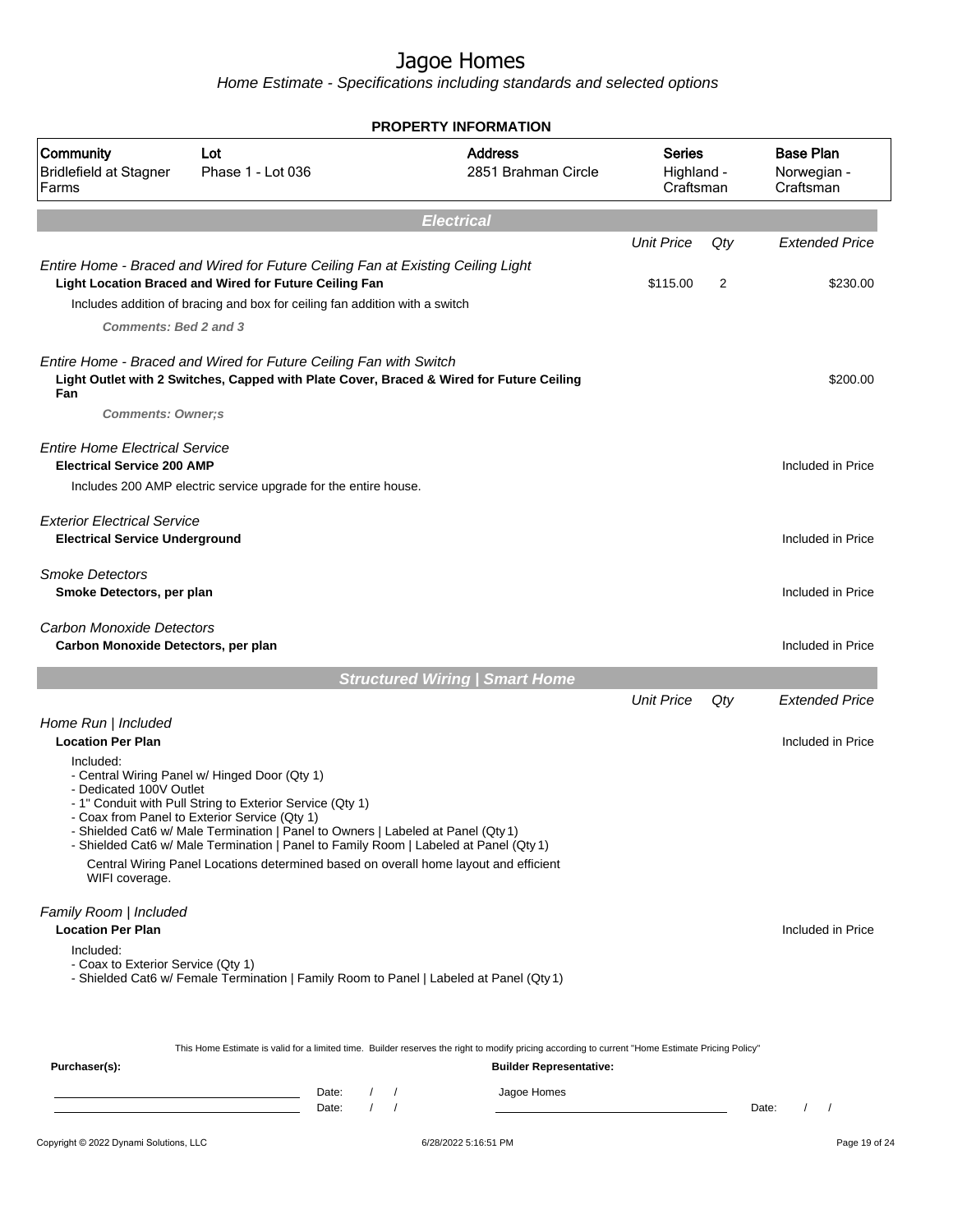Home Estimate - Specifications including standards and selected options

|                                                                             |                                                                                                                           | <b>PROPERTY INFORMATION</b>           |                                          |     |                                              |
|-----------------------------------------------------------------------------|---------------------------------------------------------------------------------------------------------------------------|---------------------------------------|------------------------------------------|-----|----------------------------------------------|
| Community<br><b>Bridlefield at Stagner</b><br>Farms                         | Lot<br>Phase 1 - Lot 036                                                                                                  | <b>Address</b><br>2851 Brahman Circle | <b>Series</b><br>Highland -<br>Craftsman |     | <b>Base Plan</b><br>Norwegian -<br>Craftsman |
|                                                                             |                                                                                                                           | <b>Structured Wiring   Smart Home</b> |                                          |     |                                              |
| Owners Suite   Included                                                     |                                                                                                                           |                                       | <b>Unit Price</b>                        | Qty | <b>Extended Price</b>                        |
| <b>Location Per Plan</b>                                                    |                                                                                                                           |                                       |                                          |     | Included in Price                            |
| Included:<br>*Coax to Exterior Service (Qty 1)*                             | *Shielded Cat6 w/ Female Termination   Owners to Panel   Labeled at Panel (Qty 1)*                                        |                                       |                                          |     |                                              |
|                                                                             |                                                                                                                           | <b>HVAC</b>                           |                                          |     |                                              |
|                                                                             |                                                                                                                           |                                       | <b>Unit Price</b>                        | Qty | <b>Extended Price</b>                        |
| <b>Entire Home Air Conditioner</b><br>14 Seer Air Conditioning System       |                                                                                                                           |                                       |                                          |     | Included in Price                            |
| Up to 14 Seer Air Conditioning System                                       |                                                                                                                           |                                       |                                          |     |                                              |
| <b>Entire Home Furnace</b>                                                  | 92% Plus High Efficiency Gas Home Furnace                                                                                 |                                       |                                          |     | Included in Price                            |
|                                                                             | Includes 92% plus high efficiency gas home furnace<br>Builder makes no guarantee with respect to heating and cooling cost |                                       |                                          |     |                                              |
| <b>Entire Home Furnace Filter</b><br>Aprilaire Model 2000 Series Air Filter |                                                                                                                           |                                       |                                          |     | Included in Price                            |
| <b>Entire Home Thermostat</b><br><b>Programmable Thermostat</b>             |                                                                                                                           |                                       |                                          |     | Included in Price                            |
| <b>Indoor Air Quality</b><br><b>Honeywell Fresh Air Ventilation System</b>  |                                                                                                                           |                                       |                                          |     | Included in Price                            |
| <b>Entire Home Duct System</b><br><b>Flexible Duct</b>                      |                                                                                                                           |                                       |                                          |     | Included in Price                            |
| <b>Entire Home Return Air</b><br><b>Multiple Return Air Vents</b>           |                                                                                                                           |                                       |                                          |     | Included in Price                            |
|                                                                             | One Return per Bedroom & One Central Return                                                                               |                                       |                                          |     |                                              |
| <b>Laundry Dryer Vent</b><br><b>Dryer Vent Vented to Outside</b>            |                                                                                                                           |                                       |                                          |     | Included in Price                            |
|                                                                             |                                                                                                                           |                                       |                                          |     |                                              |

This Home Estimate is valid for a limited time. Builder reserves the right to modify pricing according to current "Home Estimate Pricing Policy" **Purchaser(s): Builder Representative:** Date: / / Jagoe Homes<br>Date: / / Jagoe Homes Date: / / Date: / /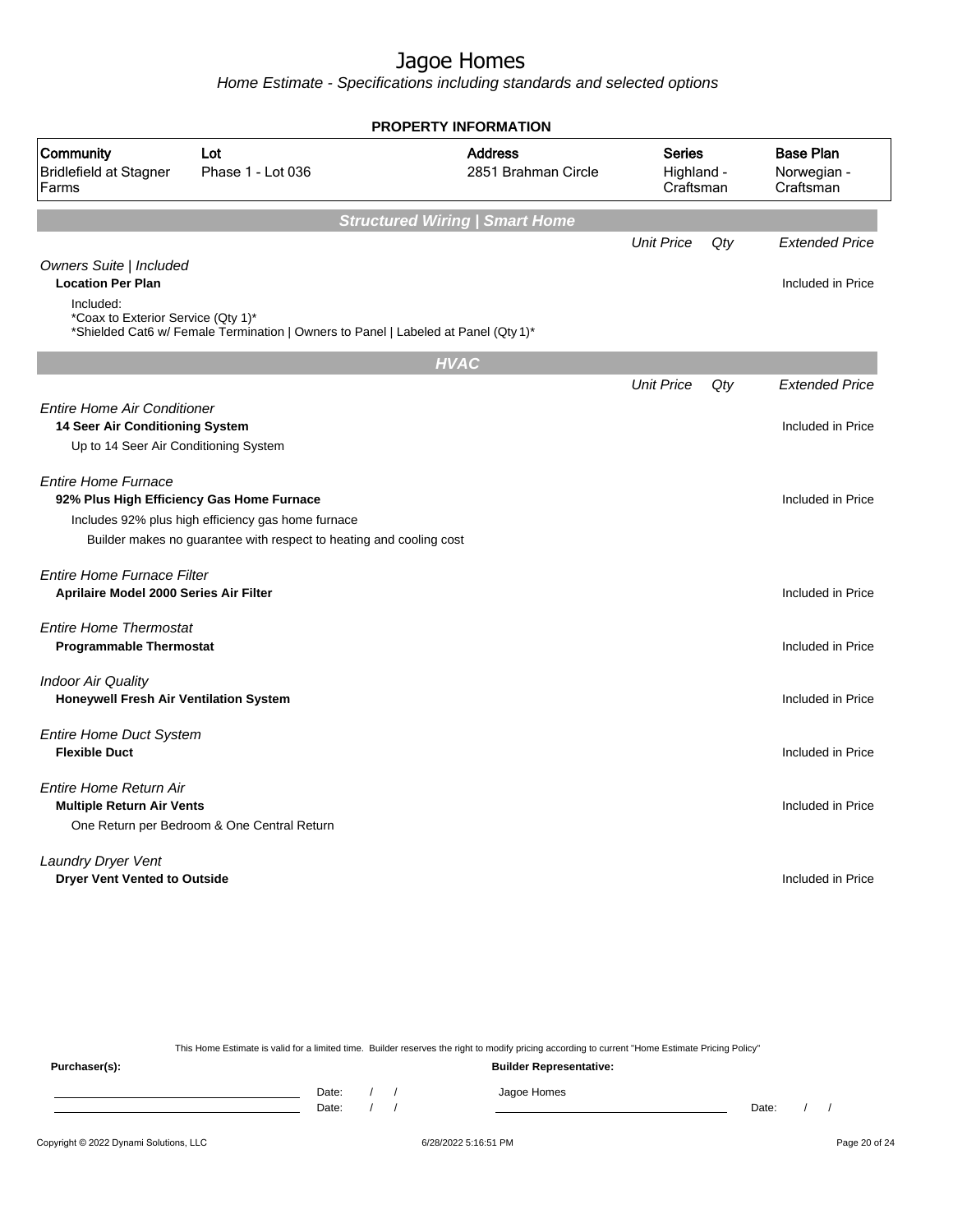Home Estimate - Specifications including standards and selected options

|                                                                                       |                                                                                                                                                    | <b>PROPERTY INFORMATION</b>           |                                   |     |                                              |
|---------------------------------------------------------------------------------------|----------------------------------------------------------------------------------------------------------------------------------------------------|---------------------------------------|-----------------------------------|-----|----------------------------------------------|
| Community<br><b>Bridlefield at Stagner</b><br>Farms                                   | Lot<br>Phase 1 - Lot 036                                                                                                                           | <b>Address</b><br>2851 Brahman Circle | Series<br>Highland -<br>Craftsman |     | <b>Base Plan</b><br>Norwegian -<br>Craftsman |
|                                                                                       |                                                                                                                                                    | <b>Floor Coverings</b>                |                                   |     |                                              |
|                                                                                       |                                                                                                                                                    |                                       | <b>Unit Price</b>                 | Qty | <b>Extended Price</b>                        |
| <b>Entire Home Carpet Selection</b><br>Mohawk Carpet   Top Card II                    |                                                                                                                                                    |                                       |                                   |     | Included in Price                            |
| Color                                                                                 | Our Proven Performer, Top Card II, offers colorfast and consistent solution dyed Everstrand<br>polyester fiber with a 15 yr Manufacturer Warranty. |                                       |                                   |     |                                              |
| Selected Color: 945 London Fog                                                        |                                                                                                                                                    |                                       |                                   |     | Included in Price                            |
| <b>Entire Home Carpet Pad</b><br>6# Carpet Pad                                        |                                                                                                                                                    |                                       |                                   |     | Included in Price                            |
|                                                                                       |                                                                                                                                                    |                                       |                                   |     |                                              |
| Foyer/Laundry Flooring/Hall to Bath 2/Bath 2<br>Luxury Vinyl Plank   Mohawk Arrington |                                                                                                                                                    |                                       |                                   |     | Included in Price                            |
|                                                                                       | Mohawk's Arrington offers a water-resistant construction, comfort underfoot, and high<br>resistance to dents and scratches in a hardwood look.     |                                       |                                   |     |                                              |
| Color                                                                                 |                                                                                                                                                    |                                       |                                   |     |                                              |
|                                                                                       | Selected Color: Gotham Gray AP896                                                                                                                  |                                       |                                   |     | Included in Price                            |
| Direction                                                                             |                                                                                                                                                    |                                       |                                   |     |                                              |
| Selected Direction: Front to Back                                                     |                                                                                                                                                    |                                       |                                   |     | Included in Price                            |
| <b>Family Room</b>                                                                    |                                                                                                                                                    |                                       |                                   |     |                                              |
| Luxury Vinyl Plank   Mohawk Arrington                                                 |                                                                                                                                                    |                                       |                                   |     | \$840.00                                     |
|                                                                                       | Mohawk's Arrington offers a water-resistant construction, comfort underfoot, and high<br>resistance to dents and scratches in a hardwood look.     |                                       |                                   |     |                                              |
| Color                                                                                 |                                                                                                                                                    |                                       |                                   |     |                                              |
|                                                                                       | Selected Color: Gotham Gray AP896                                                                                                                  |                                       |                                   |     | Included in Price                            |
| Direction                                                                             |                                                                                                                                                    |                                       |                                   |     |                                              |
| Selected Direction: Front to Back                                                     |                                                                                                                                                    |                                       |                                   |     | Included in Price                            |
| <b>Owner's Bath Flooring</b>                                                          |                                                                                                                                                    |                                       |                                   |     |                                              |
| Luxury Vinyl Plank   Mohawk Arrington                                                 |                                                                                                                                                    |                                       |                                   |     | Included in Price                            |
|                                                                                       | Mohawk's Arrington offers a water-resistant construction, comfort underfoot, and high<br>resistance to dents and scratches in a hardwood look.     |                                       |                                   |     |                                              |
| Color                                                                                 |                                                                                                                                                    |                                       |                                   |     |                                              |
|                                                                                       | Selected Color: Gotham Gray AP896                                                                                                                  |                                       |                                   |     | Included in Price                            |
| Direction                                                                             |                                                                                                                                                    |                                       |                                   |     |                                              |
| Selected Direction: Front to Back                                                     |                                                                                                                                                    |                                       |                                   |     | Included in Price                            |
|                                                                                       |                                                                                                                                                    |                                       |                                   |     |                                              |

This Home Estimate is valid for a limited time. Builder reserves the right to modify pricing according to current "Home Estimate Pricing Policy"

**Purchaser(s): Builder Representative:** Date: / / Jagoe Homes<br>Date: / / Jagoe Homes Date: / / Date: / /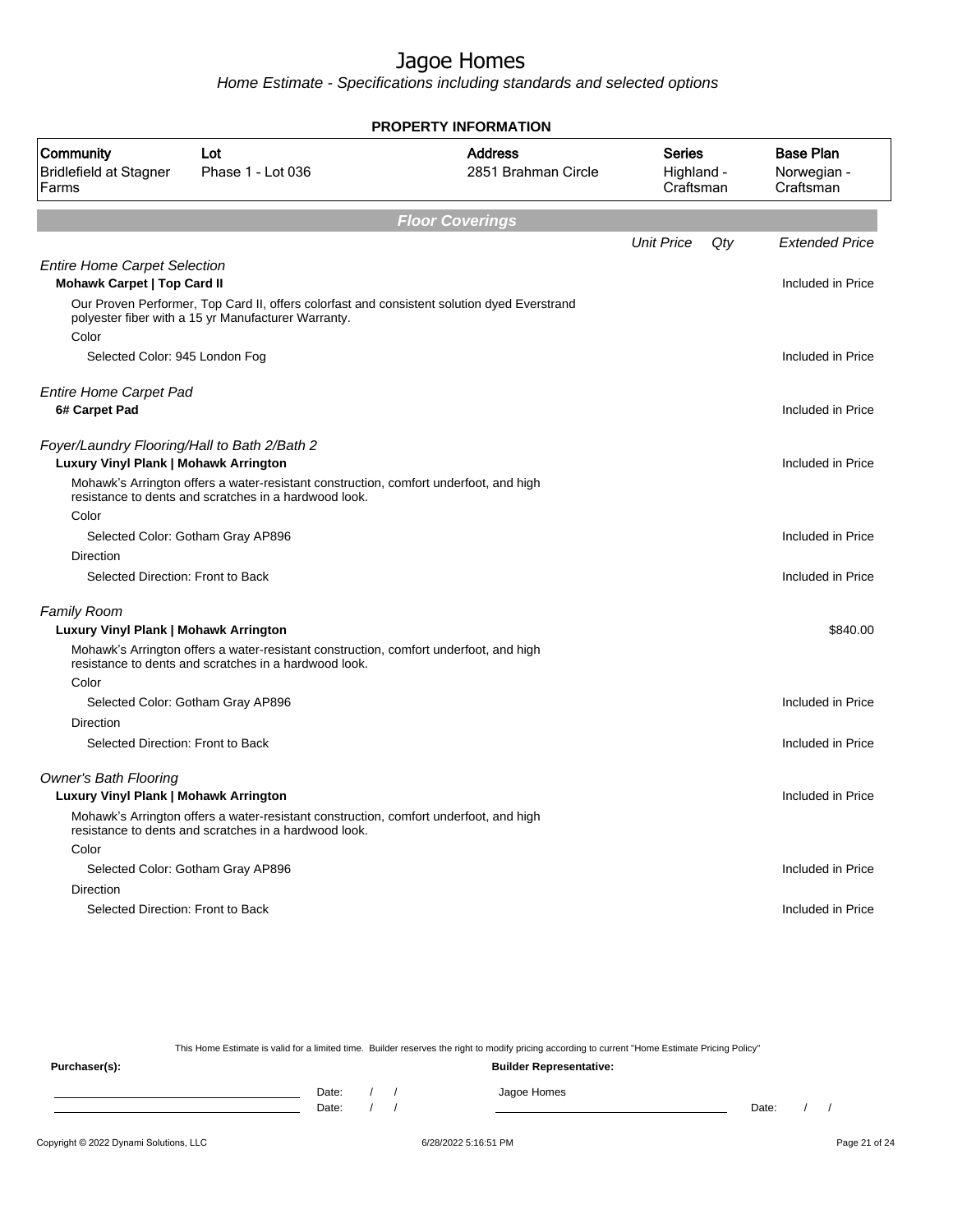| Community<br><b>Bridlefield at Stagner</b><br>Farms<br>Kitchen   Dining Area<br>Luxury Vinyl Plank   Mohawk Arrington | Lot<br>Phase 1 - Lot 036                                                                                                        |                      | <b>Address</b><br>2851 Brahman Circle                                                                                                                                              |                                          |     | <b>Base Plan</b>         |  |
|-----------------------------------------------------------------------------------------------------------------------|---------------------------------------------------------------------------------------------------------------------------------|----------------------|------------------------------------------------------------------------------------------------------------------------------------------------------------------------------------|------------------------------------------|-----|--------------------------|--|
|                                                                                                                       |                                                                                                                                 |                      |                                                                                                                                                                                    | <b>Series</b><br>Highland -<br>Craftsman |     | Norwegian -<br>Craftsman |  |
|                                                                                                                       |                                                                                                                                 |                      | <b>Floor Coverings</b>                                                                                                                                                             |                                          |     |                          |  |
|                                                                                                                       |                                                                                                                                 |                      |                                                                                                                                                                                    | <b>Unit Price</b>                        | Qty | <b>Extended Price</b>    |  |
|                                                                                                                       |                                                                                                                                 |                      |                                                                                                                                                                                    |                                          |     | Included in Price        |  |
|                                                                                                                       | Mohawk's Arrington offers a water-resistant construction, comfort underfoot, and high                                           |                      |                                                                                                                                                                                    |                                          |     |                          |  |
|                                                                                                                       | resistance to dents and scratches in a hardwood look.                                                                           |                      |                                                                                                                                                                                    |                                          |     |                          |  |
| Color                                                                                                                 |                                                                                                                                 |                      |                                                                                                                                                                                    |                                          |     |                          |  |
| Selected Color: Gotham Gray AP896                                                                                     |                                                                                                                                 |                      |                                                                                                                                                                                    |                                          |     | Included in Price        |  |
| <b>Direction</b><br>Selected Direction: Front to Back                                                                 |                                                                                                                                 |                      |                                                                                                                                                                                    |                                          |     |                          |  |
|                                                                                                                       |                                                                                                                                 |                      |                                                                                                                                                                                    |                                          |     | Included in Price        |  |
|                                                                                                                       |                                                                                                                                 |                      | <b>Shelving</b>                                                                                                                                                                    |                                          |     |                          |  |
|                                                                                                                       |                                                                                                                                 |                      |                                                                                                                                                                                    | <b>Unit Price</b>                        | Qty | <b>Extended Price</b>    |  |
| <b>Owner's Closet Shelf &amp; Rod</b>                                                                                 |                                                                                                                                 |                      |                                                                                                                                                                                    |                                          |     |                          |  |
|                                                                                                                       | Closet Shelf 12" Shelf & Rod - 2 Runs Width of Closet - Supported 2'0" O.C. Vented                                              |                      |                                                                                                                                                                                    |                                          |     | Included in Price        |  |
| Long Garment Hanging                                                                                                  |                                                                                                                                 |                      |                                                                                                                                                                                    |                                          |     |                          |  |
| Selected Long Garment Hanging: None                                                                                   |                                                                                                                                 |                      |                                                                                                                                                                                    |                                          |     | Included in Price        |  |
| Standard Hanging                                                                                                      |                                                                                                                                 |                      |                                                                                                                                                                                    |                                          |     | Included in Price        |  |
|                                                                                                                       | Selected Standard Hanging: Standard Hanging (42" & 84")                                                                         |                      |                                                                                                                                                                                    |                                          |     |                          |  |
| Bedroom 2 Closet Shelf & Rod                                                                                          | Closet Shelf 12" Shelf & Rod - 2 Runs Width of Closet - Supported 2'0" O.C. Vented                                              |                      |                                                                                                                                                                                    |                                          |     | Included in Price        |  |
| Long Garment Hanging                                                                                                  |                                                                                                                                 |                      |                                                                                                                                                                                    |                                          |     |                          |  |
| Selected Long Garment Hanging: None                                                                                   |                                                                                                                                 |                      |                                                                                                                                                                                    |                                          |     | Included in Price        |  |
| Standard Hanging                                                                                                      |                                                                                                                                 |                      |                                                                                                                                                                                    |                                          |     |                          |  |
|                                                                                                                       | Selected Standard Hanging: Standard Hanging (42" & 84")                                                                         |                      |                                                                                                                                                                                    |                                          |     | Included in Price        |  |
| Bedroom 3 Closet Shelf & Rod                                                                                          | Closet Shelf 12" Shelf & Rod - 2 Runs Width of Closet - Supported 2'0" O.C. Vented                                              |                      |                                                                                                                                                                                    |                                          |     | Included in Price        |  |
| Long Garment Hanging                                                                                                  |                                                                                                                                 |                      |                                                                                                                                                                                    |                                          |     |                          |  |
| Selected Long Garment Hanging: None                                                                                   |                                                                                                                                 |                      |                                                                                                                                                                                    |                                          |     | Included in Price        |  |
| Standard Hanging                                                                                                      |                                                                                                                                 |                      |                                                                                                                                                                                    |                                          |     |                          |  |
|                                                                                                                       | Selected Standard Hanging: Standard Hanging (42" & 84")                                                                         |                      |                                                                                                                                                                                    |                                          |     | Included in Price        |  |
| <b>Entire Home Storage Shelf</b>                                                                                      | Storage Shelf 12" and 16" deep- Vented (per plan)                                                                               |                      |                                                                                                                                                                                    |                                          |     | Included in Price        |  |
|                                                                                                                       |                                                                                                                                 |                      | <b>Foundations</b>                                                                                                                                                                 |                                          |     |                          |  |
|                                                                                                                       |                                                                                                                                 |                      |                                                                                                                                                                                    | <b>Unit Price</b>                        | Qty | <b>Extended Price</b>    |  |
| <b>Entire Home Footing Size</b>                                                                                       |                                                                                                                                 |                      |                                                                                                                                                                                    |                                          |     |                          |  |
| 19" Wide x 8" Deep, 3000 psi,                                                                                         |                                                                                                                                 |                      |                                                                                                                                                                                    |                                          |     | \$0.00                   |  |
|                                                                                                                       |                                                                                                                                 |                      |                                                                                                                                                                                    |                                          |     |                          |  |
|                                                                                                                       |                                                                                                                                 |                      |                                                                                                                                                                                    |                                          |     |                          |  |
| Purchaser(s):                                                                                                         |                                                                                                                                 |                      | This Home Estimate is valid for a limited time. Builder reserves the right to modify pricing according to current "Home Estimate Pricing Policy"<br><b>Builder Representative:</b> |                                          |     |                          |  |
|                                                                                                                       | Date:                                                                                                                           | $\prime$             | Jagoe Homes                                                                                                                                                                        |                                          |     |                          |  |
|                                                                                                                       | <u> 1989 - Johann Barn, mars ann an t-Aontaithe ann an t-Aontaithe ann an t-Aontaithe ann an t-Aontaithe ann an t-</u><br>Date: | $\prime$<br>$\prime$ |                                                                                                                                                                                    |                                          |     | Date:<br>$\prime$        |  |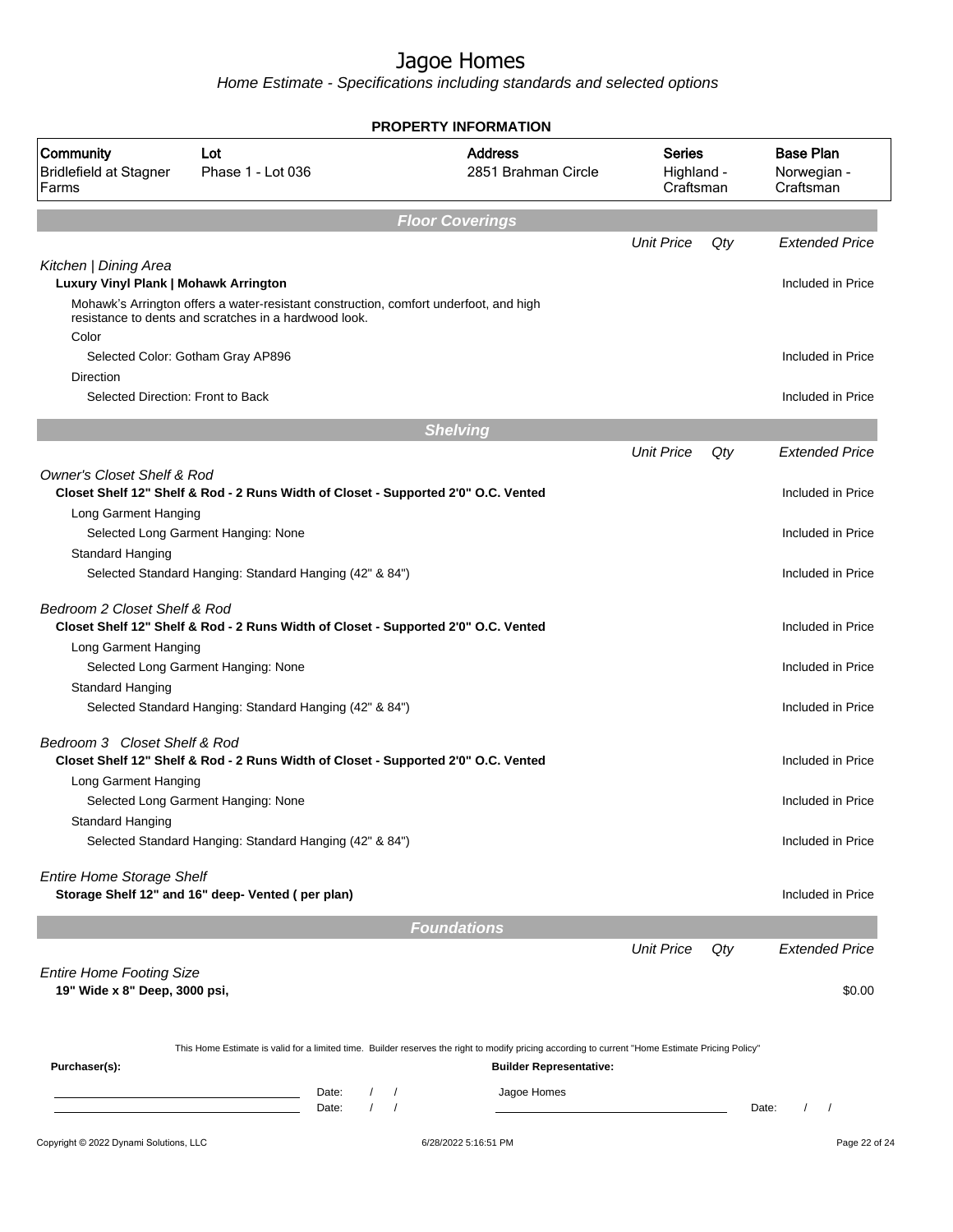|                                                                                                      |                                                                                    |                                                        | <b>PROPERTY INFORMATION</b>                                                                                                                                                        |                                          |     |                                              |  |
|------------------------------------------------------------------------------------------------------|------------------------------------------------------------------------------------|--------------------------------------------------------|------------------------------------------------------------------------------------------------------------------------------------------------------------------------------------|------------------------------------------|-----|----------------------------------------------|--|
| Community<br><b>Bridlefield at Stagner</b><br>Farms                                                  | Lot<br>Phase 1 - Lot 036                                                           |                                                        | <b>Address</b><br>2851 Brahman Circle                                                                                                                                              | <b>Series</b><br>Highland -<br>Craftsman |     | <b>Base Plan</b><br>Norwegian -<br>Craftsman |  |
|                                                                                                      |                                                                                    |                                                        | <b>Framing</b>                                                                                                                                                                     |                                          |     |                                              |  |
| Entire Home 2 x 4 Wall Studs<br>Studs 2 x 4 @ 16" oc, SPF Grade                                      |                                                                                    |                                                        |                                                                                                                                                                                    | <b>Unit Price</b>                        | Qty | <b>Extended Price</b><br>Included in Price   |  |
| Entire Home 2 x 6 Wall Studs<br>Studs 2 x 6 @ 24" oc, SPF Grade (Per Plan)                           |                                                                                    |                                                        |                                                                                                                                                                                    |                                          |     | Included in Price                            |  |
| <b>Entire Home Exterior Wall Sheathing</b>                                                           | Exterior Wall Sheathing (7/16" OSB &/or 1/2" Styrofoam)                            |                                                        |                                                                                                                                                                                    |                                          |     | Included in Price                            |  |
| Entire Home Exterior Wall House Wrap<br><b>Exterior Wall Covering House Wrap</b>                     |                                                                                    |                                                        |                                                                                                                                                                                    |                                          |     | Included in Price                            |  |
| <b>Entire Home Foundation Plates</b><br>Foundation Plates treated yellow pine                        |                                                                                    |                                                        |                                                                                                                                                                                    |                                          |     | Included in Price                            |  |
| Entire Home - Sub Floor (Where Applicable)                                                           | Sub Floor 3/4" OSB T&G, glued & screwed or nailed                                  |                                                        |                                                                                                                                                                                    |                                          |     | Included in Price                            |  |
| Main Level Ceiling Heights<br>Interior Flat Ceiling Height 9'0"<br>Certain ceiling heights may vary. |                                                                                    |                                                        |                                                                                                                                                                                    |                                          |     | Included in Price                            |  |
| Per Plan Roof Trusses<br><b>Roof Trusses</b>                                                         |                                                                                    |                                                        |                                                                                                                                                                                    |                                          |     | Included in Price                            |  |
| <b>Roof Sheathing</b><br>Roof Sheathing 7/16" OSB                                                    |                                                                                    |                                                        |                                                                                                                                                                                    |                                          |     | Included in Price                            |  |
|                                                                                                      |                                                                                    |                                                        | <b>Landscaping &amp; Yard</b>                                                                                                                                                      |                                          |     |                                              |  |
|                                                                                                      |                                                                                    |                                                        |                                                                                                                                                                                    | <b>Unit Price</b>                        | Qty | <b>Extended Price</b>                        |  |
| Exterior Lawn Sod<br><b>Basins</b> )                                                                 | Sod All of Yard, Fescue & Bluegrass (Excludes Areas with Brush & Trees & Retention |                                                        |                                                                                                                                                                                    |                                          |     | Included in Price                            |  |
| <b>Shrubs &amp; Trees</b>                                                                            | Shrubs & Trees 5/18" shrubs, 3/3' upright shrubs, 1 tree and landscape mulch       |                                                        |                                                                                                                                                                                    |                                          |     | Included in Price                            |  |
|                                                                                                      |                                                                                    |                                                        | <b>Ventilation</b>                                                                                                                                                                 |                                          |     |                                              |  |
|                                                                                                      |                                                                                    |                                                        |                                                                                                                                                                                    | <b>Unit Price</b>                        | Qty | <b>Extended Price</b>                        |  |
| <b>Bath Vent Fans</b><br><b>Bath Fans Vented to Exterior</b>                                         |                                                                                    |                                                        |                                                                                                                                                                                    |                                          |     | Included in Price                            |  |
| Purchaser(s):                                                                                        |                                                                                    |                                                        | This Home Estimate is valid for a limited time. Builder reserves the right to modify pricing according to current "Home Estimate Pricing Policy"<br><b>Builder Representative:</b> |                                          |     |                                              |  |
|                                                                                                      | the control of the control of the control of                                       | Date:<br>$\prime$<br>$\sqrt{ }$<br>$\sqrt{ }$<br>Date: | Jagoe Homes                                                                                                                                                                        |                                          |     | $\prime$<br>Date:<br>$\sqrt{ }$              |  |
| Copyright © 2022 Dynami Solutions, LLC                                                               |                                                                                    |                                                        | 6/28/2022 5:16:51 PM                                                                                                                                                               |                                          |     | Page 23 of 24                                |  |